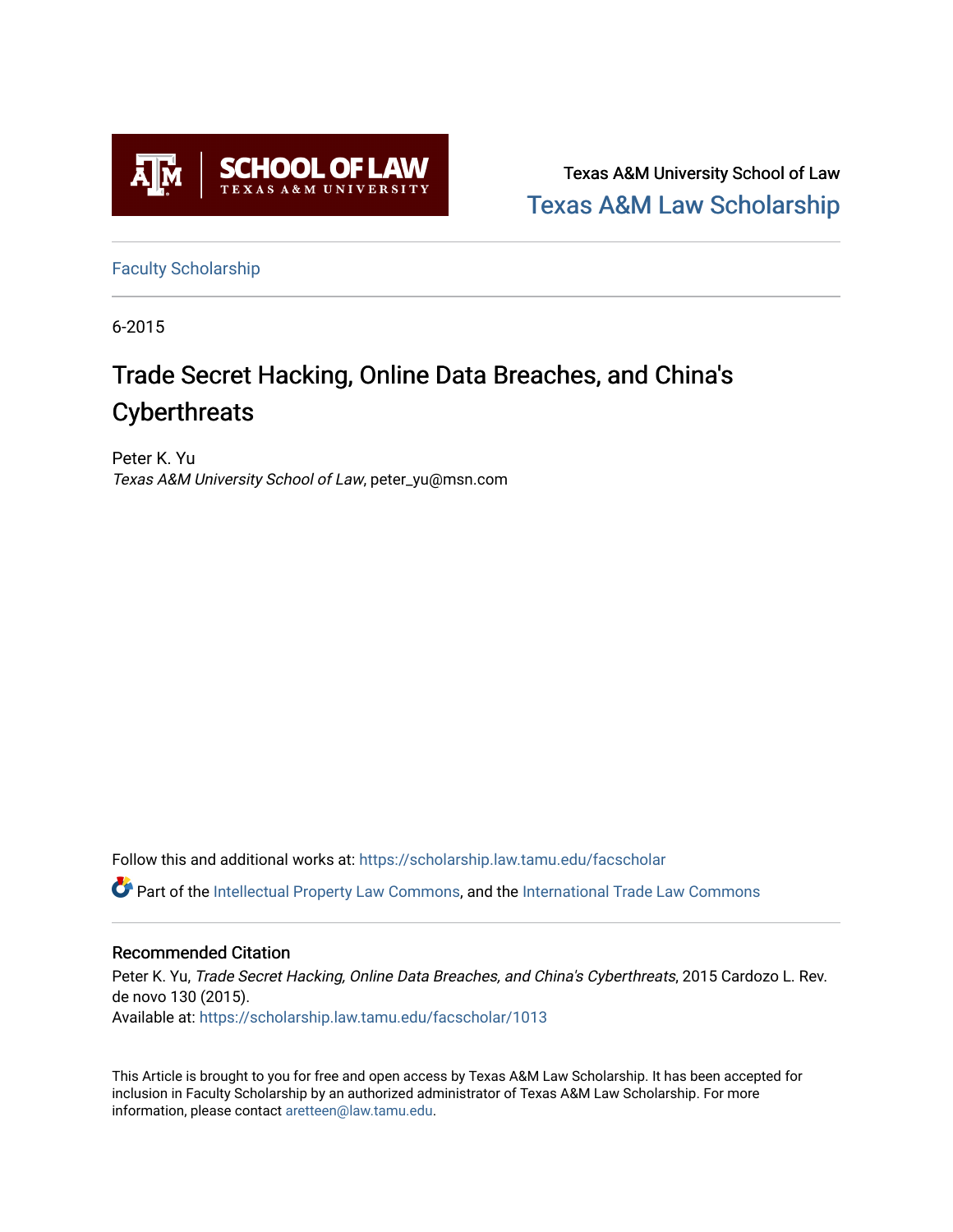## TRADE SECRET HACKING, ONLINE DATA BREACHES, AND CHINA'S CYBERTHREATS

#### *Peter K. Yu*†

#### TABLE OF CONTENTS

#### **INTRODUCTION**

Online hacking from China, Iran, North Korea, Russia, and other parts of the world has caught the attention of U.S. policymakers, commentators, and the American public. For example, the discussion of the systematic attacks launched by potentially government-sponsored Chinese hackers reinforces the view that China is using all means necessary to compete against the United States.<sup>1</sup> After years of cyberattacks linked to Unit 61398 of the People's Liberation Army, which is also known as the "Comment Crew" or the "Shanghai Group," the U.S. Department of Justice finally issued a symbolic indictment of

<sup>†</sup> Copyright © 2015 Peter K. Yu. Kern Family Chair in Intellectual Property Law and Director, Intellectual Property Law Center, Drake University Law School. An earlier version of this Article was presented at the "Protecting Trade Secrets in Asia and the United States" Conference at John Marshall Law School in Chicago. The Author is grateful to Doris Long for her hospitality, and Derek Bambauer and the conference participants for their valuable comments and suggestions.

<sup>1</sup> For discussions of China's cyberthreat, see generally CHINA AND CYBERSECURITY: ESPIONAGE, STRATEGY, AND POLITICS IN THE DIGITAL DOMAIN (Jon R. Lindsay et al., 2015) [hereinafter CHINA AND CYBERSECURITY]; DENNIS F. POINDEXTER, THE CHINESE INFORMATION WAR: ESPIONAGE, CYBERWAR, COMMUNICATIONS CONTROL AND RELATED THREATS TO UNITED STATES INTERESTS (2013); CARL ROPER, TRADE SECRET THEFT, INDUSTRIAL ESPIONAGE, AND THE CHINA THREAT (2014).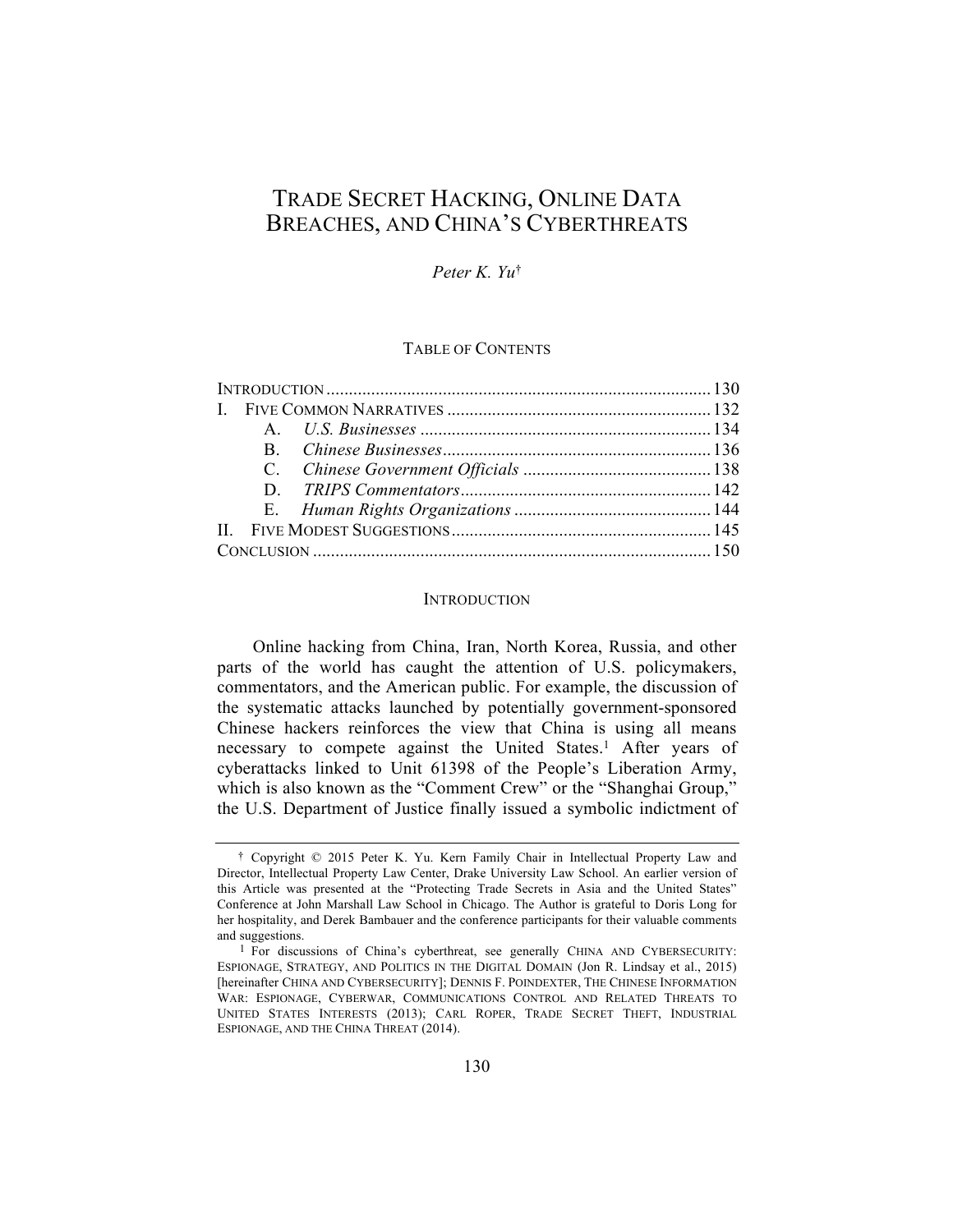its five group members.2 Research published by the Information Warfare Monitor, including a rather disturbing report on GhostNet, also traced cyberespionage and other intrusive activities back to computers located in China. 3

Most recently, the unprecedented cyberattack on Sony's movie studio—allegedly from North Korea4—delayed and scaled back the nationwide theatrical release of the film *The Interview*. <sup>5</sup> The intrusion not only embarrassed studio executives and Hollywood in general, but also raised cybersecurity concerns among the U.S. business community.6 In the wake of this attack, President Barack Obama called for greater cooperation between the government and the private sector to protect cybersecurity and the country's critical infrastructure,<sup>7</sup> which includes "oil pipelines, railroad tracks, water treatment facilities and the power grid."8 He also issued an executive order to promote the voluntary "sharing of information related to cybersecurity risks and incidents."9

Taking advantage of the forum provided by this timely Symposium, this Article closely examines the ongoing debate on China's sustained effort in using online hacking and other intrusive techniques to steal trade secrets and proprietary data from U.S.

4 *But see* Nicole Perlroth, *Experts Question U*.*S*. *Account of Sony Hacking*, N.Y. TIMES, Dec. 29, 2014, at B4 (stating that "private security researchers are increasingly voicing doubts that the hack of Sony's computer systems was the work of North Korea").

5 *See* David E. Sanger & Nicole Perlroth, *U*.*S*. *Is Said to Find North Korea Behind Cyberattack on Sony*, N.Y. TIMES, Dec. 18, 2014, at A1 (reporting that "the four largest theater chains in the United States—Regal Entertainment, AMC Entertainment, Cinemark and Carmike Cinemas—and several smaller chains said they would not show 'The Interview' as a result of the [terrorist] threat").

7 Nicole Perlroth & David E. Sanger, *Obama Calls for New Cooperation to Wrangle the "Wild West" Internet*, N.Y. TIMES, Feb. 14, 2015, at B1.

8 Nicole Perlroth, *Hacked vs*. *Hackers: Game On*, N.Y. TIMES, Dec. 3, 2014, at F1.

9 Exec. Order No. 13,691 (Feb. 13, 2015), *available at* https://www.whitehouse.gov/thepress-office/2015/02/13/executive-order-promoting-private-sector-cybersecurity-informationshari.

<sup>2</sup> *See* Michael S. Schmidt & David E. Sanger, *5 in China Army Face U*.*S*. *Charges of Cyberattacks*, N.Y. TIMES, May 20, 2014, at A1 (reporting the indictment).

<sup>3</sup> INFO. WARFARE MONITOR, TRACKING GHOSTNET: INVESTIGATING A CYBER ESPIONAGE NETWORK (2009); INFO. WARFARE MONITOR & SHADOWSERVER FOUND., SHADOWS IN THE CLOUD: INVESTIGATING CYBER ESPIONAGE 2.0 (2010); *see also* Sarah McKune, *"Foreign Hostile Forces": The Human Rights Dimension of China's Cyber Campaigns*, *in* CHINA AND CYBERSECURITY, *supra* note 1, at 260, 274 ("While these investigations did not generate conclusive evidence of Chinese government backing, the interest and/or involvement of the Chinese state is probable in light of the targeted entities and technical forensics indicating China as the location of the command-and-control servers employed.").

<sup>6</sup> *See* Michael Cieply & Brooks Barnes, *Sony Attack Is Unraveling Relationships in Hollywood*, N.Y. TIMES, Dec. 19, 2014, at B1 (reporting that "[t]he attack has disrupted the web of executive, business and talent relationships that stitches together Sony's core moviemaking operation"); Michael Cieply & Brooks Barnes, *Sony's Dirty Laundry, for All to See*, N.Y. TIMES, Dec. 11, 2014, at B1 (reporting the disclosure of executive salaries, unpublished scripts, sensitive contracts, aliases used by stars to check into hotels, and a highly embarrassing email exchange between Sony's co-chairwoman and a film producer).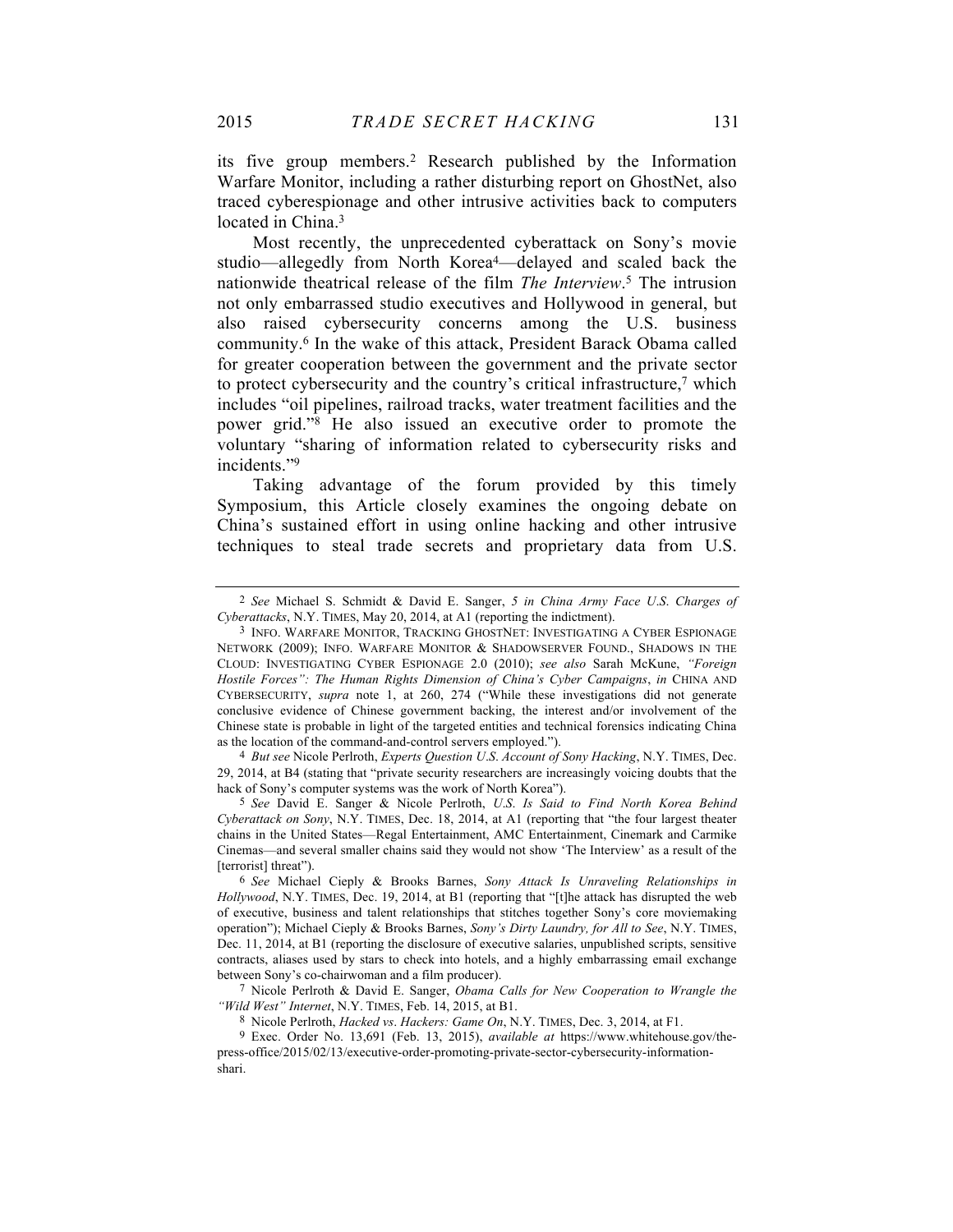businesses. Part I outlines the five common narratives that have thus far been advanced to recount this widely criticized effort. Sensing the narratives' negative overtones, Part II offers five modest suggestions on how a more positive debate can be constructed to help identify ways to reduce online hacking and data breaches as well as to enhance the protection of trade secrets and proprietary data.

#### I. FIVE COMMON NARRATIVES

From ancient Egyptians to the Warring States in China, espionage and intelligence activities have been undertaken for millennia to collect information and to steal military secrets.10 While these activities received wide news coverage during the Cold War era, many of them have now migrated to the digital environment, the Internet in particular. Owing to "its logistical advantages and the promise of plausible deniability," the online environment is especially attractive.<sup>11</sup> Indeed, the recent proliferation of online hacking and data breaches from abroad have led policymakers and commentators to discuss these activities in connection with cyberwarfare, information warfare, or what Eric Schmidt and Jared Cohen recently popularized as the "New Code War<sup>"12</sup>

Nevertheless, what China has been accused of seems to be quite different from what the Soviet Union used to do during the Cold War era. Instead of stealing state and military secrets, Chinese hackers are now also targeting business, technical, scientific, and industrial information.13 It is therefore understandable why Chinese hacking activities have become a major concern for U.S. policymakers and businesses alike.

To the Obama administration, for example, "there is a major

<sup>10</sup> *See* RICHARD A. CLARKE & ROBERT K. KNAKE, CYBER WAR: THE NEXT THREAT TO NATIONAL SECURITY AND WHAT TO DO ABOUT IT 230 (2010) ("Nations have been engaging in espionage at least since biblical times."); Nigel Inkster, *The Chinese Intelligence Agencies: Evolution and Empowerment in Cyberspace*, *in* CHINA AND CYBERSECURITY, *supra* note 1, at 29, 29 ("The concept of intelligence is . . . well entrenched in Chinese culture dating back to the time of the warring states (c. 475–221 B.C.), when Sunzi's *Art of War* (*Sunzi bingfa*), which deals at length with the subject of espionage, appeared.").

<sup>11</sup> WILLIAM C. HANNAS ET AL., CHINESE INDUSTRIAL ESPIONAGE: TECHNOLOGY ACQUISITION AND MILITARY MODERNISATION 218 (2013); *see also* INFO. WARFARE MONITOR, *supra* note 3, at 12 ("[T]he challenge of identifying perpetrators and understanding their motives gives state actors convenient *plausible deniability* and the ability to officially distance themselves from attacks."); ERIC SCHMIDT & JARED COHEN, THE NEW DIGITAL AGE: RESHAPING THE FUTURE OF PEOPLE, NATIONS AND BUSINESS 104 (2013) ("A cyber attack might be the state's perfect weapon: powerful, customizable and anonymous.").

<sup>12</sup> SCHMIDT & COHEN, *supra* note 11, at 112.

<sup>13</sup> *See* ROPER, *supra* note 1, at xiii ("When the USSR was still in existence, information collected was more of military and political in nature. Since its demise, more theft has occurred, with China being the culprit this time—in both volume and specificity—and it is not just military or political, but runs the entire gamut of just about every area you could think of.").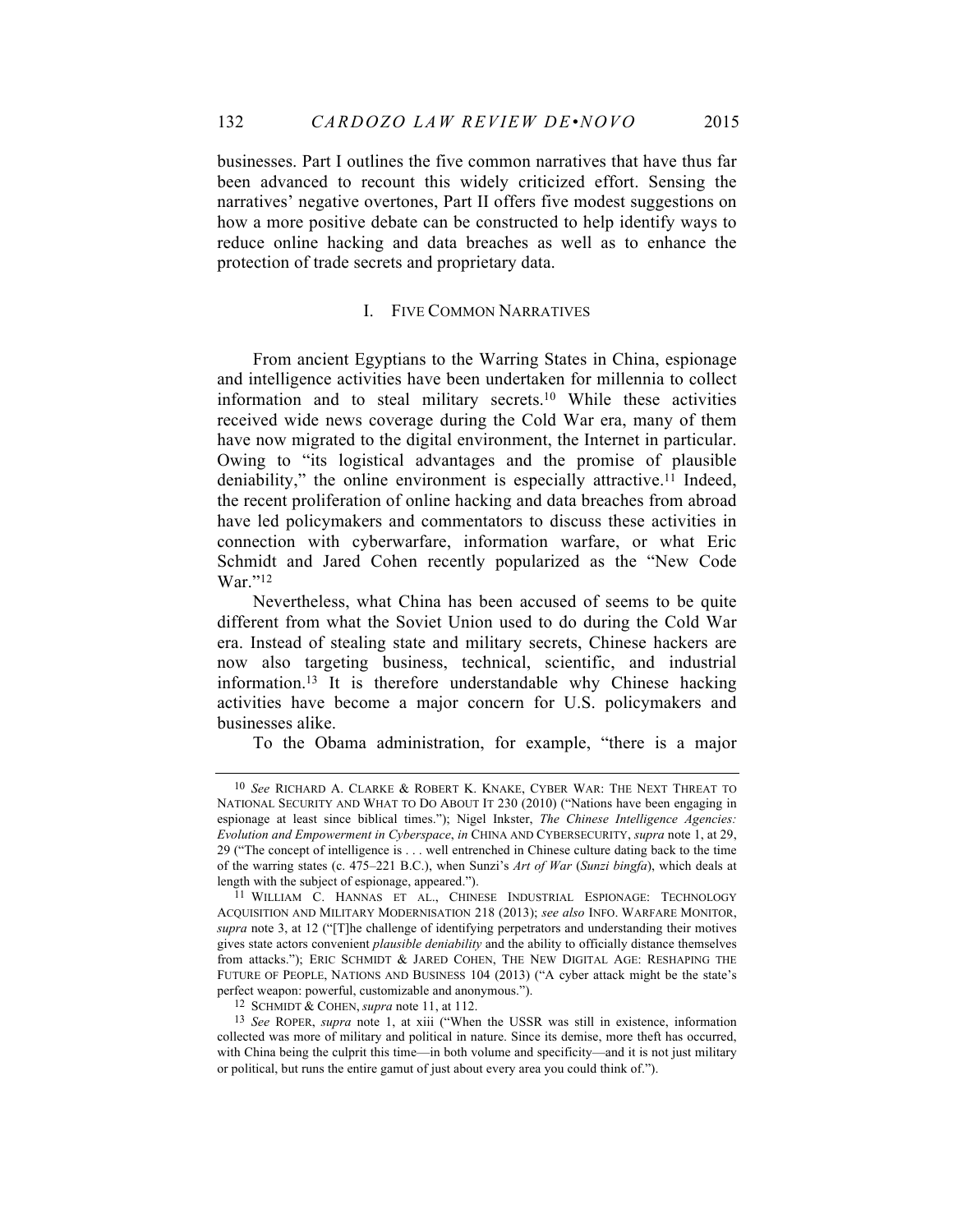difference between spying for national security purposes, something the United States does daily, and the commercial, for-profit espionage carried out by China's military."14 As reported in *The New York Times*:

[W]hen Mr. Obama raised the issue [about online hacking] with Xi Jinping, the Chinese president, he focused only on commercial espionage, arguing it is far more pernicious to use the intelligence instruments of the state for a business advantage. The United States may do all it can to learn about China's nuclear arsenal, or Beijing's intentions in its territorial disputes with Japan, but it does not, he says, steal from China Telecom to help AT&T.15

The line the U.S. administration draws between fair play and foul play, however, is not as clear as one would expect. Not only do most countries—democratic or otherwise—fail to recognize it, <sup>16</sup> this line is also not always drawn in situations involving U.S. intelligence and surveillance efforts. As *The New York Times* continued in its report:

[T]he United States spies regularly for economic advantage when the goal is to support trade talks; when the Clinton administration was locked in a high-stakes negotiation in the 1990s to reach an accord with Japan, it bugged the Japanese negotiator's limousine. At the time, the chief beneficiaries would have been the Big Three auto companies and a smattering of parts suppliers. It is also widely believed to be using intelligence in support of trade negotiations underway with European and Asian trading partners.<sup>17</sup>

In addition, a top secret document obtained by Edward Snowden, a former National Security Agency contractor, showed that "an American law firm [had been] monitored while representing a foreign government in trade disputes with the United States," the lawyers' attorney-client privilege notwithstanding.18 If the U.S. administration considered it a matter of national security to spy on a local law firm defending a foreign government in a trade dispute, it is not difficult to understand why other countries have had a tough time drawing the line between commercial espionage and national security. This difficulty is particularly acute in a country such as China, given the perceived

<sup>14</sup> David E. Sanger, *With Spy Charges, U*.*S*. *Draws a Line That Few Others Recognize*, N.Y. TIMES, May 20, 2014, at A8.

<sup>15</sup> *Id.*

<sup>16</sup> *See id.* ("[W]hile American officials are loath to admit it, Washington's view has relatively few advocates around the world. The French, for example, were notorious for conducting statebacked corporate espionage long before the Chinese mastered the form."); Jon R. Lindsay, *Introduction: China and Cybersecurity: Controversy and Context*, *in* CHINA AND CYBERSECURITY, *supra* note 1, at 1, 13 ("American attempts to articulate the difference between the political-military targets of US cyber espionage and the economic targets of Chinese espionage, or between Internet control as practiced by China and metadata collection as practiced by the [National Security Agency], have tended to fall on deaf ears.").

<sup>17</sup> Sanger, *supra* note 14.

<sup>18</sup> James Risen & Laura Poitras, *Spying by N*.*S*.*A*. *Ally Entangled U*.*S*. *Law Firm*, N.Y. TIMES, Feb. 16, 2014, at A1.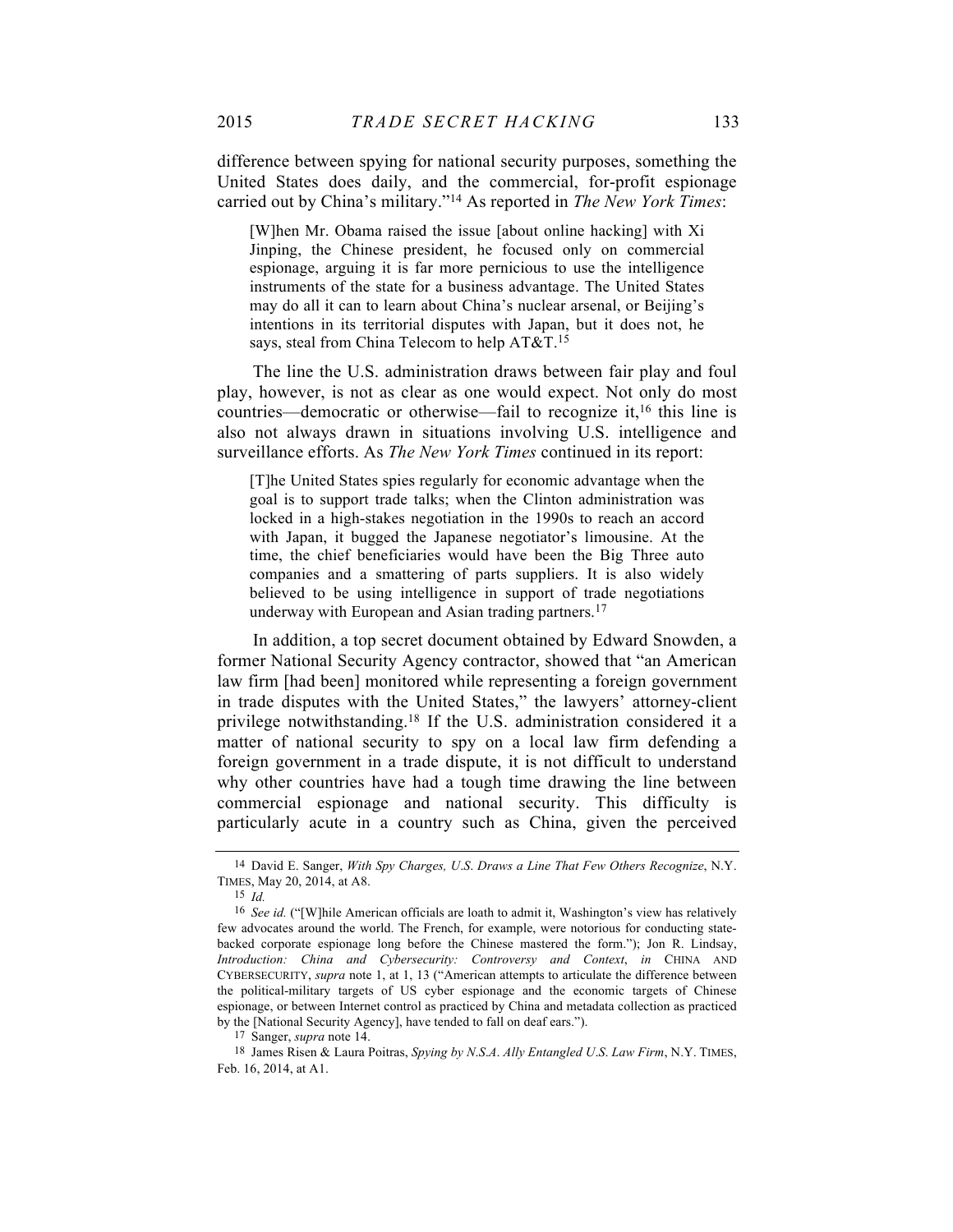"overlap between security and economic concerns" among Chinese policymakers19 and the continued domination of state-owned enterprises in the local business environment. It is also worth recalling that the Obama administration has repeatedly invoked national security to justify the nondisclosure of the negotiating texts of the Anti-Counterfeiting Trade Agreement and the Trans-Pacific Partnership Agreement.20

Thus far, five common narratives have emerged concerning the online hacking and data breaches conducted by Chinese hackers. This Article will examine each narrative in turn.

#### A. *U.S. Businesses*

The first narrative focuses on the interests and frustrations of U.S. businesses. The lack of protection and enforcement of intellectual property rights in China has been the subject of a perennial debate about China.21 Although the country's accession to the World Trade Organization (WTO), repeated amendments of intellectual property laws and regulations, and increased provision of enforcement resources have greatly strengthened the protection and enforcement of intellectual property rights, the protection of trade secrets and proprietary data remains inadequate—and, from the standpoint of U.S. rights holders, woefully inadequate.

In March 2014, for instance, a former DuPont employee and his accomplice were found guilty of selling to a Chinese company DuPont's trade secret concerning the use of titanium dioxide to whiten products.22 This conviction joined a long line of convictions and arrests

<sup>19</sup> Adam Segal, *Chinese Economic Statecraft and the Political Economy of Asian Security*, *in* CHINA'S RISE AND THE BALANCE OF INFLUENCE IN ASIA 146, 147 (William W. Keller & Thomas G. Rawski eds., 2007); *see also* Schmidt & Sanger, *supra* note 2 (noting that "the Chinese, with their vast state-owned enterprises, many run by the People's Liberation Army, have often argued that economic security and national security are one").

<sup>20</sup> For discussions of a lack of transparency in the negotiations surrounding these agreements, see generally David S. Levine, *Bring in the Nerds: Secrecy, National Security, and the Creation of International Intellectual Property Law*, 30 CARDOZO ARTS & ENT. L.J. 105 (2012); Peter K. Yu, *Six Secret (and Now Open) Fears of ACTA*, 64 SMU L. REV. 975, 998–1019 (2011).

<sup>21</sup> For the Author's earlier discussions on piracy and counterfeiting in China, see generally Peter K. Yu, *Intellectual Property, Economic Development, and the China Puzzle*, *in* INTELLECTUAL PROPERTY, TRADE AND DEVELOPMENT: STRATEGIES TO OPTIMIZE ECONOMIC DEVELOPMENT IN A TRIPS-PLUS ERA 173 (Daniel J. Gervais ed., 1st ed. 2007) [hereinafter Yu, *China Puzzle*]; Peter K. Yu, *From Pirates to Partners: Protecting Intellectual Property in China in the Twenty-First Century*, 50 AM. U. L. REV. 131 (2000); Peter K. Yu, *From Pirates to Partners (Episode II): Protecting Intellectual Property in Post-WTO China*, 55 AM. U. L. REV. 901 (2006); Peter K. Yu, *The Middle Kingdom and the Intellectual Property World*, 13 OR. REV. INT'L L. 209 (2011).

<sup>22</sup> Karen Gullo, *California Man Guilty of Stealing DuPont Trade Secrets*, BLOOMBERGBUSINESS (Mar. 5, 2014, 5:29 PM), http://www.bloomberg.com/news/2014-03- 05/california-man-guilty-of-stealing-dupont-trade-secrets.html.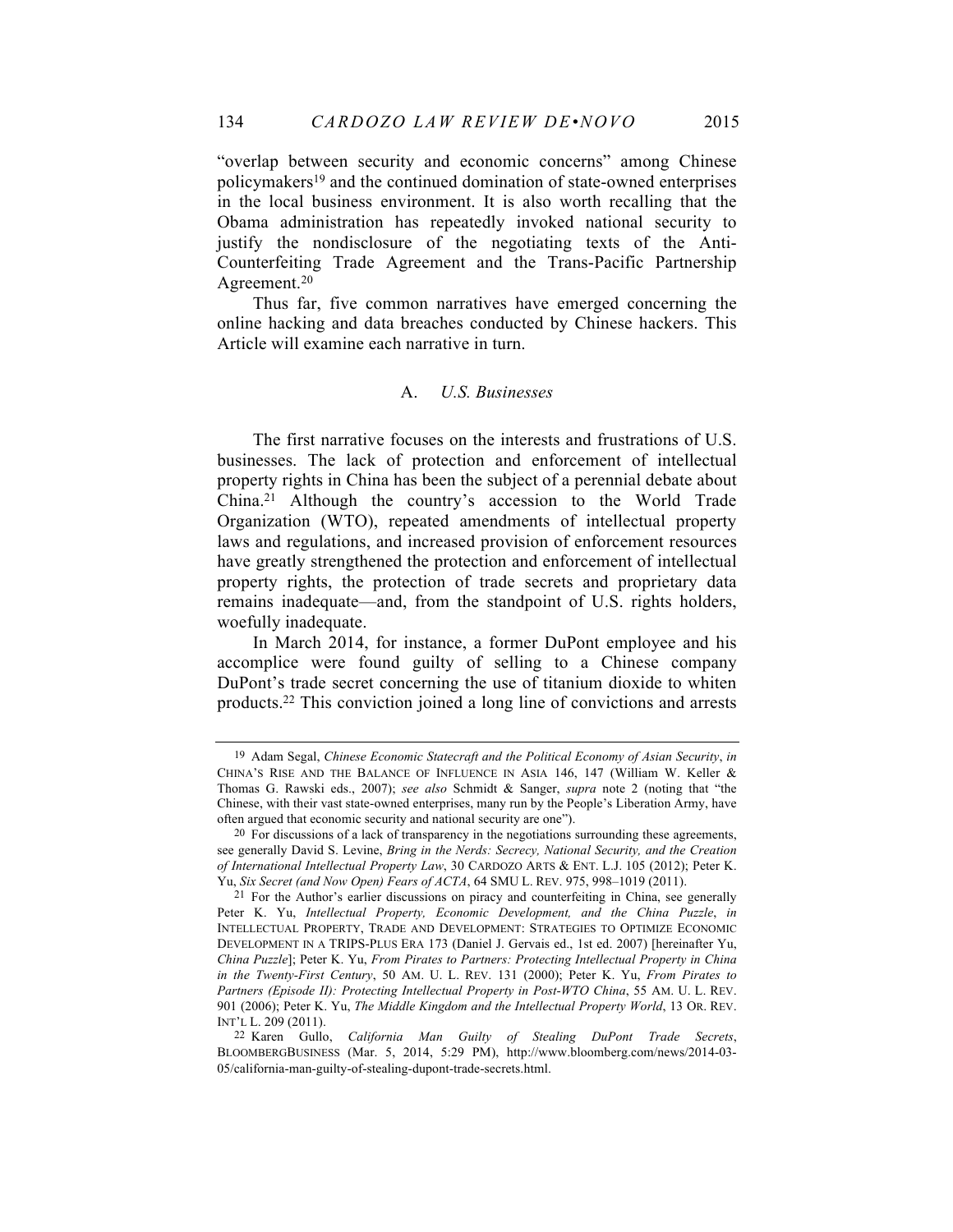generated from Chinese industrial espionage activities.23 Following the DuPont case and other similar complaints, the United States Trade Representative (USTR) raised the priority of trade secret protection in the China enforcement agenda. As he stated in the *2014 Special 301 Report*:

[T]rade secret theft is a serious and growing problem in China. Thefts may arise in a variety of circumstances, including those involving departing employees, failed joint ventures, and cyber intrusion and hacking. In addition, thefts arising from the misuse of information submitted to government entities for purposes of complying with regulatory obligations are particularly troubling. The misappropriation of trade secrets and their use by a competing enterprise can have a devastating impact on a company's business, making recourse to adequate and effective legal remedies particularly important.24

According to this report, cyberintrusion and online hacking have been repeatedly used to steal trade secrets and proprietary data from U.S. businesses. Also of concern are the "thefts arising from the misuse of information submitted to government entities for purposes of complying with regulatory obligations."<sup>25</sup> Such information includes the undisclosed clinical trial data submitted by U.S. pharmaceutical and agrochemical industries to Chinese regulatory authorities.26

China's need for trade secrets, proprietary data, and other confidential information is understandable considering its ongoing and rapidly growing efforts to boost independent innovation. These efforts were driven in large part by such government policies as the Outline of the National Medium- and Long-Term Plan for Science and Technology Development (2006–2020) and the Outline of the National Intellectual Property Strategy.27 These outlines were released by the State Council

<sup>23</sup> *See* HANNAS ET AL., *supra* note 11, at 256–70 (providing the case histories of Chinese industrial espionage).

<sup>24</sup> OFFICE OF THE UNITED STATES TRADE REPRESENTATIVE [USTR], 2014 SPECIAL 301 REPORT 32 (2014) [hereinafter 2014 SPECIAL 301 REPORT].

<sup>25</sup> *Id.*

<sup>26</sup> For discussions of the protection of clinical trial data, see generally Carlos M. Correa, *Protecting Test Data for Pharmaceutical and Agrochemical Products Under Free Trade Agreements*, *in* NEGOTIATING HEALTH: INTELLECTUAL PROPERTY AND ACCESS TO MEDICINES 81 (Pedro Roffe et al. eds., 2006) [hereinafter NEGOTIATING HEALTH]; Meir Perez Pugatch, *Intellectual Property, Data Exclusivity, Innovation and Market Access*, *in* NEGOTIATING HEALTH, *supra*, at 97; Jerome H. Reichman, *The International Legal Status of Undisclosed Clinical Trial Data: From Private to Public Goods?*, *in* NEGOTIATING HEALTH, *supra*, at 133; Robert Weissman, *Data Protection: Options for Implementation*, in NEGOTIATING HEALTH, *supra*, at 151; Aaron Xavier Fellmeth, *Secrecy, Monopoly, and Access to Pharmaceuticals in International Trade Law: Protection of Marketing Approval Data Under the TRIPs Agreement*, 45 HARV. INT'L L.J. 443 (2004).

<sup>27</sup> *See* Peter K. Yu, *Five Oft-repeated Questions About China's Recent Rise as a Patent Power*, 2013 CARDOZO L. REV. DE NOVO 78, 88–96 (discussing these outlines and China's independent innovation policies).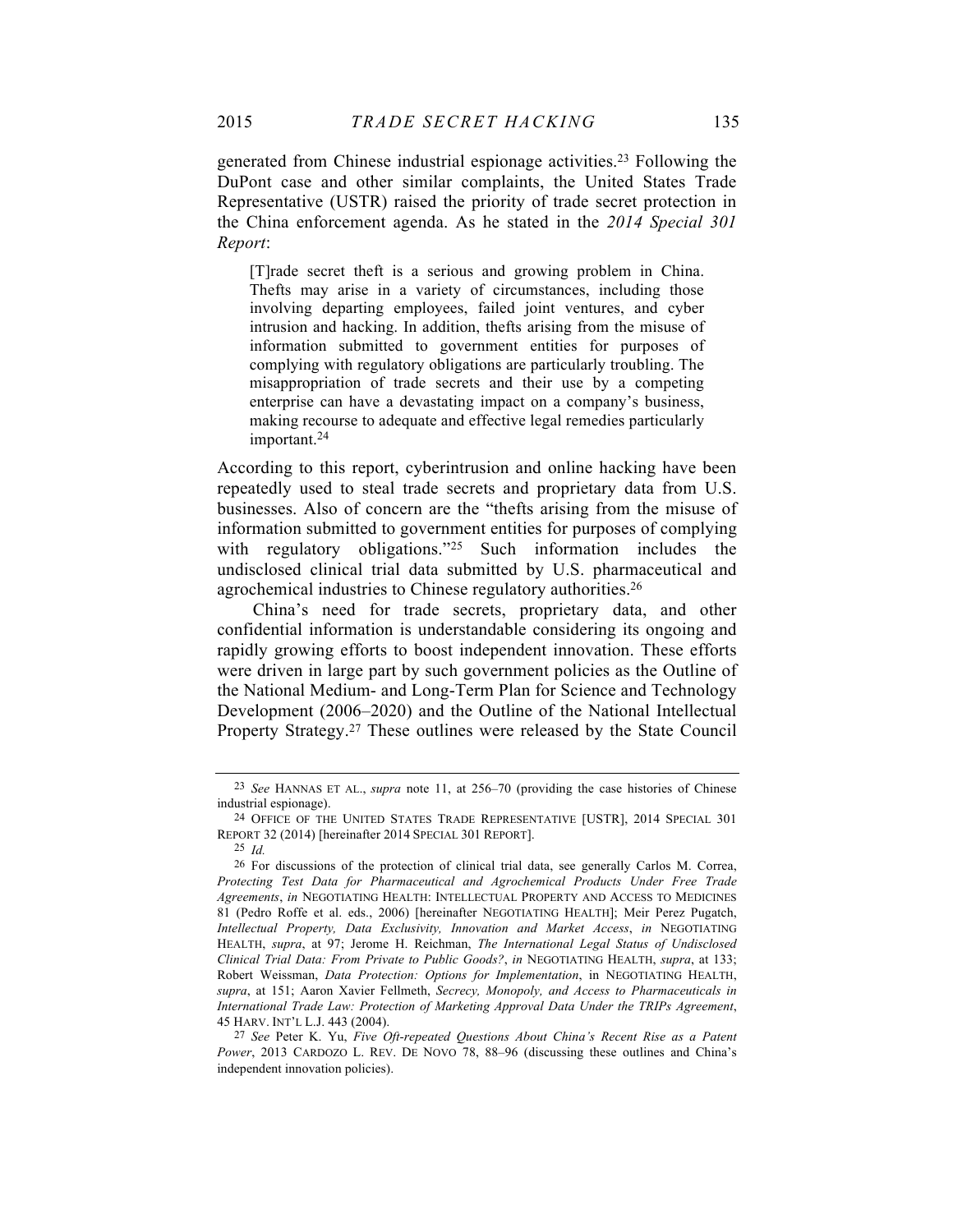in February 2006 and June 2008, respectively.

#### B. *Chinese Businesses*

The second narrative concerns the interests of Chinese businesses. Although these businesses do not always appreciate the external pressure the USTR has exerted on their government, they see the benefits of legal reforms and improvements in the intellectual property regime. Like their foreign counterparts, Chinese businesses are deeply frustrated by the inadequate protection local laws have afforded to trade secrets, proprietary data, and other confidential information. The lack of intellectual property protection may also have cost them more than their foreign counterparts.28

To be fair, China already offers trade secret protection under its contract, criminal, intellectual property, joint venture, labor, and tort laws.29 Nevertheless, because the protection comes from many different statutes and regulations, it is piecemeal at best. Even worse, the Law Against Unfair Competition—the statute of choice for many rights holders—is badly outdated. This statute was enacted the year after China and the United States signed the 1992 Memorandum of Understanding on the Protection of Intellectual Property30 and close to a decade before China joined the WTO.<sup>31</sup> Since its enactment in 1993, this unfair competition law has not been revised, even though consultations about its revision have already begun.32 The lack of legislative overhaul in this area stands in sharp contrast to the repeated amendment of other intellectual property laws. While the Patent and Trademark Laws have already been amended three times, the Copyright Law is now undergoing its third wholesale revision.<sup>33</sup>

31 China formally became the 143rd WTO member on December 11, 2001. *Members and Observers*, WORLD TRADE ORG., https://www.wto.org/english/thewto\_e/whatis\_e/tif\_e/org6\_e. htm (last visited Apr. 5, 2015).

<sup>28</sup> *See* Barry Naughton & Yao Yang, *The Economic Relationship*, *in* DEBATING CHINA: THE U.S.–CHINA RELATIONSHIP IN TEN CONVERSATIONS 21, 29 (Nina Hachigian ed., 2014) ("[W]eak [intellectual property] protection not only hurts American firms but Chinese firms as well. In fact, it may hurt Chinese firms more.").

<sup>29</sup> *See* SHAN HAILING, THE PROTECTION OF TRADE SECRETS IN CHINA 35–37 (2008); Liu Xiaohai, *Unfair Competition/Trade Secrets/Know-how (2)*, *in* CHINESE INTELLECTUAL PROPERTY AND TECHNOLOGY LAWS 127, 136–38 (Rohan Kariyawasam ed., 2011) [hereinafter CHINESE IP LAWS].

<sup>30</sup> Memorandum of Understanding on the Protection of Intellectual Property, Jan. 17, 1992, China–U.S., T.I.A.S. No. 12036 (1995). Although an earlier memorandum of understanding covering software protection was signed in 1989, the 1992 memorandum was the "first full bilateral [intellectual property] agreement" between China and the United States. Joseph A. Massey, *The Emperor Is Far Away: China's Enforcement of Intellectual Property Rights Protection, 1986–2006*, 7 CHI. J. INT'L L. 231, 235 (2006).

<sup>32</sup> *See* Liu, *supra* note 29, at 160.

<sup>33</sup> The Third Amendment to the Patent Law was adopted in December 2008, while the Third Amendment to the Trademark Law was adopted in August 2013. For a discussion of the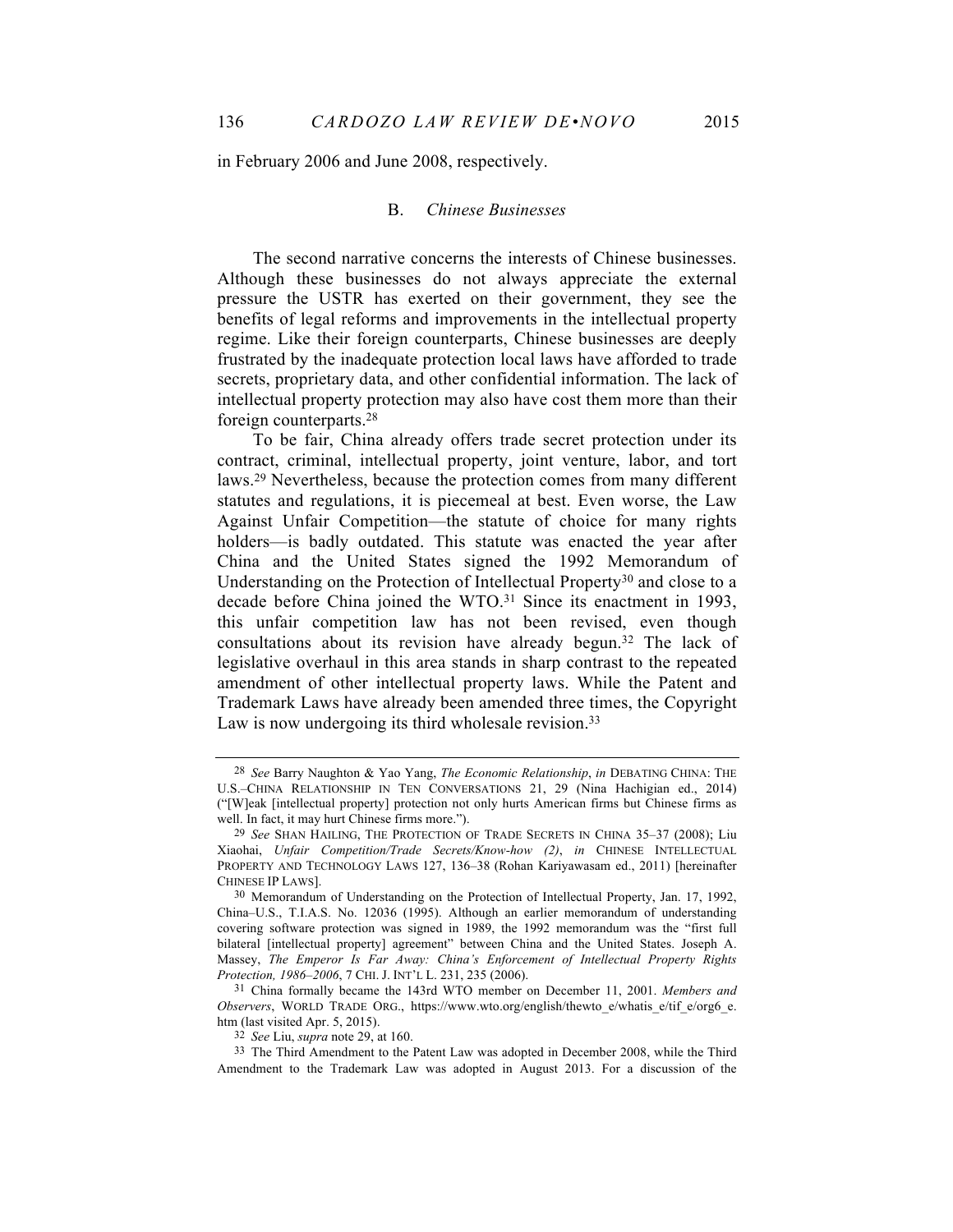To local businesses, the external push by the USTR and American businesses for trade secret reform can therefore be beneficial even if they dislike foreign criticisms. Such a push would help generate the momentum needed for legal reform. It would also enable local businesses to preserve the hard-earned political capital for future actions. In fact, external pressure has historically played a critical role in fostering intellectual property reforms in China. Leading examples are the establishment of the modern intellectual property system in the 1980s and the strengthening of intellectual property rights in the run-up to China's WTO accession.34

Notwithstanding the eagerness of local businesses to join their foreign counterparts in pushing for trade secret reform, it remains unclear whether the Law Against Unfair Competition will be merely updated or whether a new trade secret law will be introduced.35 While an updated statute would certainly provide rights holders—local and foreign alike—with stronger protection, the latter seems to be what U.S. businesses prefer. After all, the current unfair competition law was written from a focus on unfair competition and anti-monopoly protection.36 The statute does not protect trade secrets as a form of property the same way U.S. trade secret laws do.<sup>37</sup>

evolution of the Chinese patent system, see generally Peter K. Yu, *Building the Ladder: Three Decades of Development of the Chinese Patent System*, 5 WIPO J. 1 (2013) [hereinafter Yu, *Building the Ladder*].

<sup>34</sup> *See* Yu, *China Puzzle*, *supra* note 21, at 185–88 (discussing how the external pressure exerted by the United States provided the momentum needed for the early intellectual property reforms in China).

<sup>35</sup> *See* Liu, *supra* note 29, at 161 ("Scholars and practitioners . . . suggest establishing a special law for the protection of trade secrets; however, no such official legislative plan exists at present.").

<sup>36</sup> For discussions of Chinese trade secret laws, see generally SHAN, *supra* note 29; Hu Kaizhong, *Unfair Competition/Trade Secrets (1)*, *in* CHINESE IP LAWS, *supra* note 29, at 106; Liu, *supra* note 29.

<sup>37</sup> *Compare* Sharon K. Sandeen, *The Limits of Trade Secret Law: Article 39 of the TRIPS Agreement and the Uniform Trade Secrets Act on Which It Is Based*, *in* THE LAW AND THEORY OF TRADE SECRECY: A HANDBOOK OF CONTEMPORARY RESEARCH 537, 546–47 (Rochelle C. Dreyfuss & Katherine J. Strandburg eds., 2011) [hereinafter TRADE SECRECY HANDBOOK] ("By some accounts, the United States insisted [during the TRIPS negotiations] that trade secrets were a form of property and resisted tying trade secret protection to unfair competition principles."), *with* Fan Buzhengdang Jingzheng Fa [Law of the People's Republic of China Against Unfair Competition] art. 1 (promulgated by the Standing Comm. Nat'l People's Cong., Sept. 2, 1993, effective Dec. 1, 1993), *available at* http://www.npc.gov.cn/englishnpc/Law/2007- 12/12/content\_1383803.htm ("This Law is formulated with a view to safeguarding the healthy development of socialist market economy, encouraging and protecting fair competition, repressing unfair competition acts, and protecting the lawful rights and interests of business operators and consumers."); Hu, *supra* note 36, at 109 (stating that the Law Against Unfair Competition "attempts to reflect current business practice in commercial markets and the need to regulate market competition").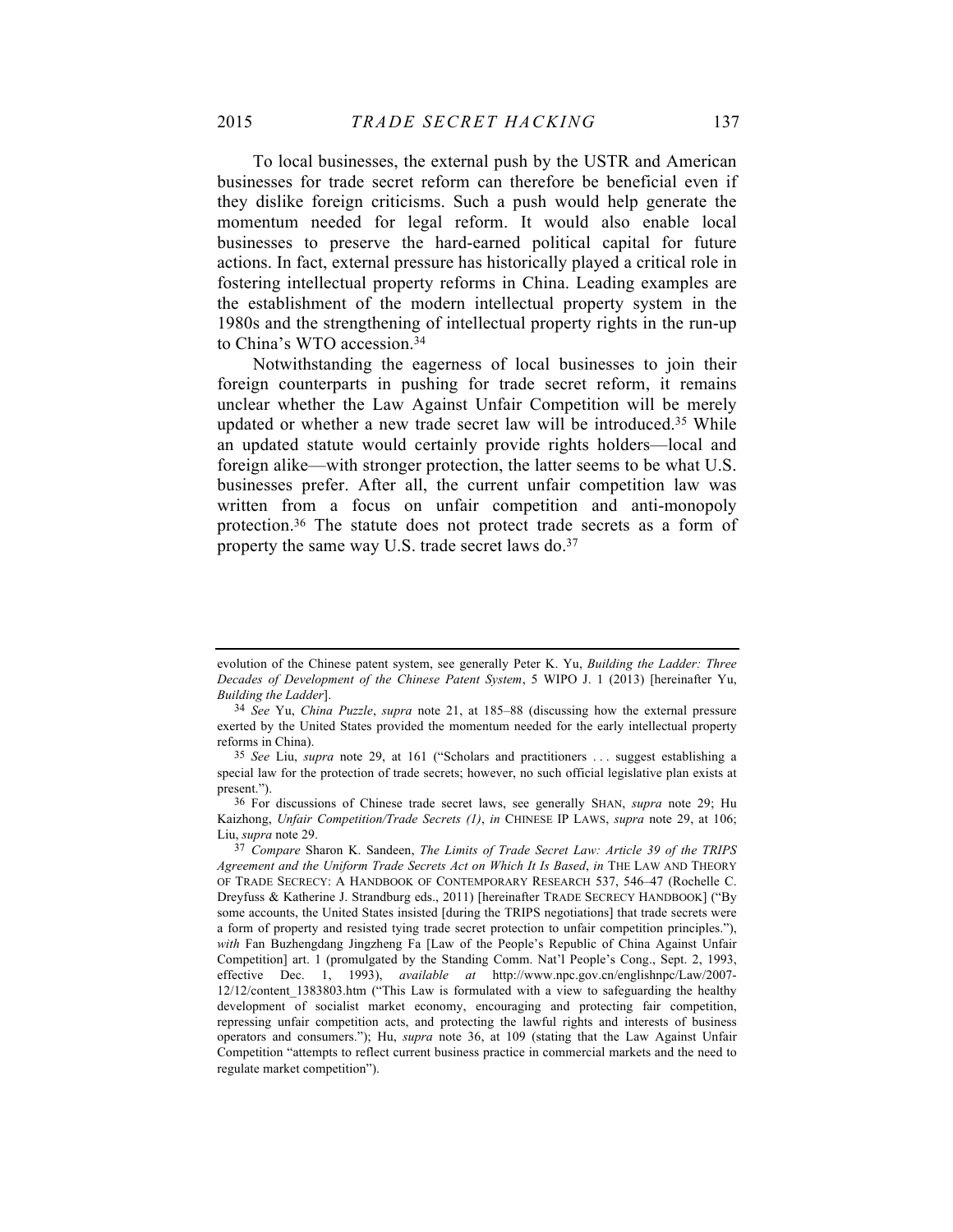#### C. *Chinese Government Officials*

The third narrative draws on the positions taken by Chinese government officials, especially those hardliners who frequently condemn the external pressure exerted by the USTR and American businesses. Indeed, past pressures and accusations from the United States have led to kneejerk protests and oppositions from Chinese officials. As Chinese Foreign Minister Ma Zhaoxu declared: "We urge the US to abandon its Cold War mindset, stop making groundless accusations against China, and do more to improve mutual trust between the two nations and friendship between the two peoples."38

The reactions of these officials are unsurprising, considering that online hacking and information warfare have been practiced by virtually all countries capable of such practices, <sup>39</sup> the United States included.40 In their recent book, *Cyber War*, Richard Clarke, the former National Coordinator for Security, Infrastructure Protection, and Counterterrorism, and Robert Knake observed:

U.S. intelligence officials do not . . . rate China as the biggest threat

Arie J. Schaap, *Cyber Warfare Operations: Development and Use Under International Law*, 64 A.F. L. REV. 121 (2009) (footnotes omitted); *see also* ROPER, *supra* note 1, at xiii ("China is not alone in collecting information for its own economic and military expansion. To some extent, every country seeks out information on other countries."); POINDEXTER, *supra* note 1, at 121–22 ("Real spying . . . is done by almost every government in the world. If the Chinese spy on us, they do it with clear understanding that we spy on them too. Every country spies on the others as much as they can support. In all the world's governments we understand spying and expect it.").

40 A notable example is the computer worm Stuxnet, which Israel and the United States jointly designed to infiltrate the computers controlling Iran's nuclear enrichment program. Derek Bambauer called this worm "the most advanced cyberweapon built to date." Derek E. Bambauer, *Ghost in the Network*, 162 U. PA. L. REV. 1011, 1015 (2014). As he recounted:

[Stuxnet] performed two clever tasks: it sped up the centrifuges that enrich uranium, damaging some irreparably, and it concealed the acceleration from the engineers monitoring the system. Stuxnet recorded data from normal centrifuge operations and, while sabotaging the centrifuges, replayed the normal data to the engineers, falsely reassuring them. One piece of sophisticated malware succeeded where diplomacy and threats of military force failed—it set back Iran's attempts to craft a nuclear weapon by at least a year, and likely longer.

*Id.* (footnotes omitted).

<sup>38</sup> *Espionage Accusations Against China "Groundless*,*"* CHINA.ORG.CN (May 15, 2009), http://china.org.cn/international/2009-05/15/content\_17780594.htm.

<sup>39</sup> As Major Arie Schaap of the U.S. Air Force observed:

As of 2007, there were an estimated 120 countries working on cyber attack commands, and in 10 to 20 years experts believe we could see countries jostling for cyber supremacy. States are no doubt preparing to launch international all-out online attacks and the current political environment includes countries testing the waters to gauge the potential influence, and risks, of such assaults. The assistant director of the FBI's cyber division stated that computer attacks pose the biggest risk "from a national security perspective, other than a weapon of mass destruction or a bomb on one of our major cities." NATO's Chief of Cyber Defense concurs, stating that "cyber terrorism [and] cyber attacks pose as great a threat to national security as a missile attack."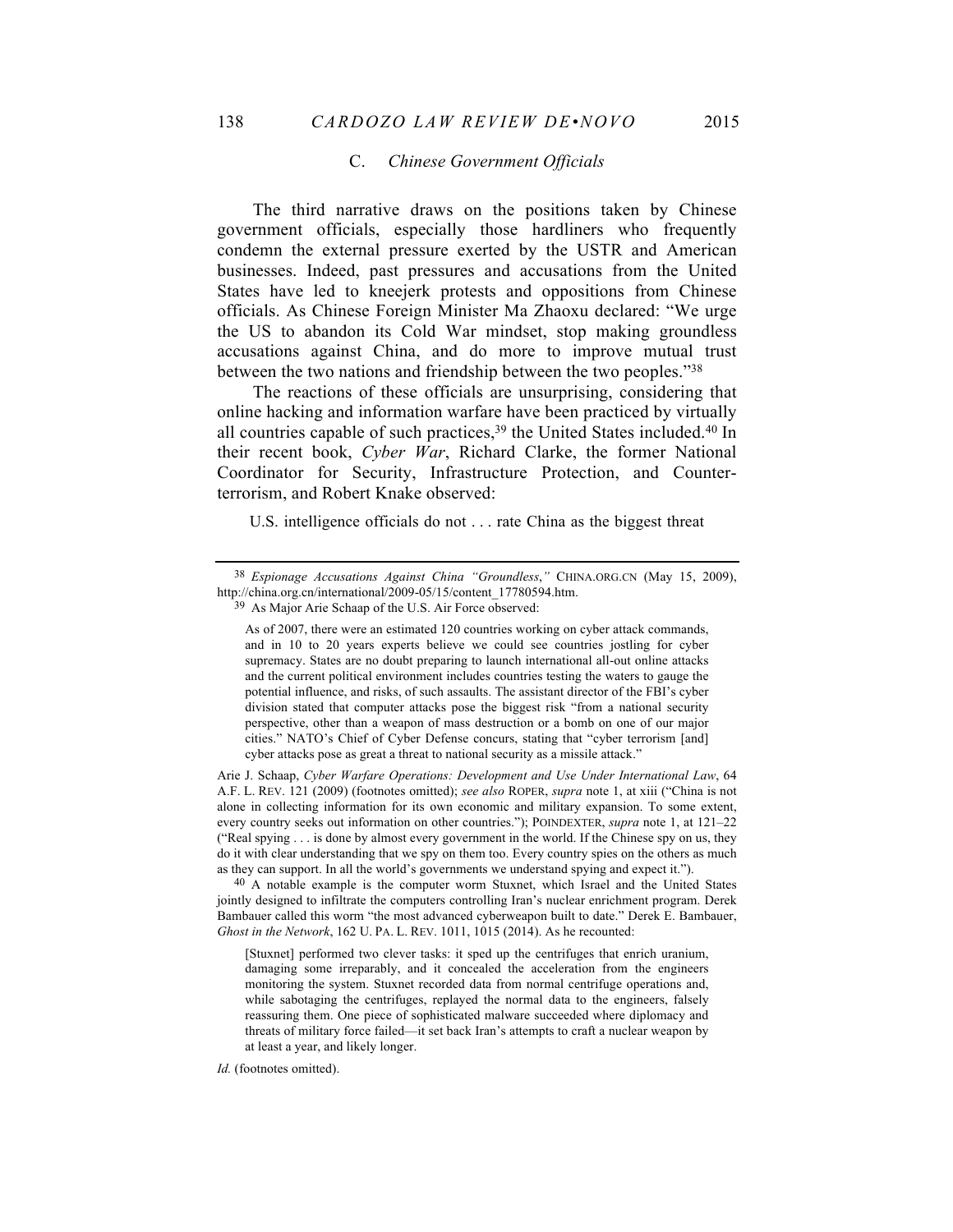to the U.S. in cyberspace. "The Russians are definitely better, almost as good as we are," said one. There seems to be a consensus that China gets more attention because, intentionally or otherwise, it has often left a trail of bread crumbs that can be followed back to Tiananmen Square. . . . Other nations known to have skilled cyber war units are Israel and France. U.S. intelligence officials have suggested that there are twenty to thirty militaries with respectable cyber war capability, including those of Taiwan, Iran, Australia, South Korea, India, Pakistan, and several NATO states. "The vast majority of the industrialized countries in the world today have cyber-attack capabilities," said former Director of National Intelligence Admiral Mike McConnell.41

Even more troubling for Chinese officials, the United States's accusations often ignore the significant progress China has made in the intellectual property arena as well as the considerable resources that the country has poured into intellectual property enforcement in the past decade. To date, China not only has built a new intellectual property system from the ground up faster than any other country in history,<sup>42</sup> it also has the world's largest volume of intellectual property litigation.43 At some point, one has to query whether the scale of piracy and counterfeiting in China has been so enormous that the expectations of the USTR and American businesses are somewhat unrealistic.

For many Chinese officials, the United States's accusations are also highly disturbing, as they fail to take note of China's recent reemergence as an innovative power.<sup>44</sup> Since 2012, more than two million patent applications have been filed annually with the State Intellectual Property Office.<sup>45</sup> This two million figure was a target for 2015 in

<sup>41</sup> CLARKE & KNAKE, *supra* note 10, at 63–64.

<sup>42</sup> *See* Yu, *Building the Ladder*, *supra* note 33, at 15; *see also* Jack Valenti, Letter to the Editor, *China's Pirated Disks*, N.Y. TIMES, Apr. 3, 1998, at A26 ("China has accomplished what no other country has achieved.").

<sup>43</sup> *See* J. Benjamin Bai & Da Guoping, *Strategies for Trade Secrets Protection in China*, 9 NW. J. TECH. & INTELL. PROP. 351, 351 (2011) ("China became the world's most litigious country for intellectual property disputes in 2005, surpassing the U.S. in the number of intellectual property lawsuits filed annually."); Xuan-Thao Nguyen, *The China We Hardly Know: Revealing the New China's Intellectual Property Regime*, 55 ST. LOUIS L.J. 773, 775 (2011) ("In 2005, there were 12,159 patent, copyright, and trademark cases filed in the United States, compared to 10,825 cases in China. In 2006, the United States saw 11,486 cases, while China witnessed 11,436 intellectual property cases. The trend continues, as demonstrated by the fact that the number of intellectual property cases filed in 2007 for the United States totaled 10,761, whereas China's was 15,159."); Peter K. Yu, *The Rise and Decline of the Intellectual Property Powers*, 34 CAMPBELL L. REV. 525, 544–49 (2012) [hereinafter Yu, *Rise and Decline*] (discussing the potential intellectual property litigation explosion in China).

<sup>44</sup> For discussions of China's rise as an innovative power, see generally SHAUN REIN, THE END OF COPYCAT CHINA: THE RISE OF CREATIVITY, INNOVATION, AND INDIVIDUALISM IN ASIA (2014); Yu, *Rise and Decline*, *supra* note 43, at 529–32; Richard P. Suttmeier & Yao Xiangkui, *China's IP Transition: Rethinking Intellectual Property Rights in a Rising China* (The National Bureau of Asian Research, NBR Special Report No. 29, 2011), *available at* http://chinaus.uoregon.edu/pdf/IP\_report.pdf.

<sup>45</sup> *Comparative Table 1 Contemporary Quantity Comparison of Three Kinds of Patents*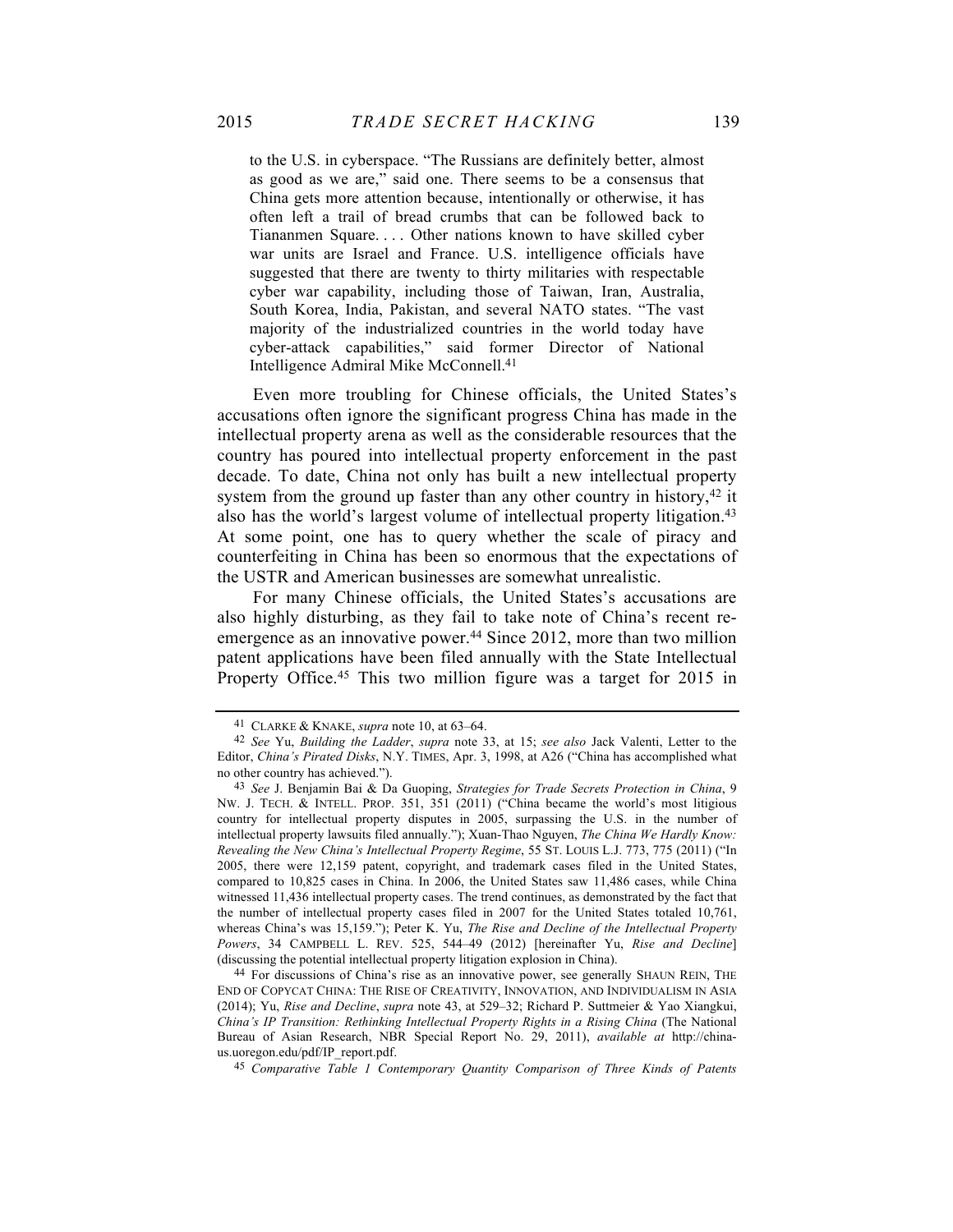China's National Patent Development Strategy. <sup>46</sup> Although David Kappos, the then-director of the U.S. Patent and Trademark Office, found the announced target "mind-blowing,"47 that figure was already surpassed three years ago.

In addition, according to the statistics from the World Intellectual Property Organization, China had the world's third largest volume of applications under the Patent Cooperation Treaty (PCT) in 2014, behind only the United States and Japan.48 Among all the corporate applicants, Huawei Technologies and ZTE Corporation had the largest and third largest number of PCT applications, respectively.49 In the same period, China also ranked seventh in filing international trademark applications under the Madrid Agreement Concerning the International Registration of Marks and its related protocol.<sup>50</sup> With 20,309 designations, China was the world's "most designated member country in international registrations" within the Madrid System.51

Given the progress China has made in the trademark and patent areas—and, to some extent, also the copyright area<sup>52</sup>—one cannot help but wonder whether the USTR and American businesses are simply going down the list of intellectual property demands. These demands started off with copyrights, patents, and trademarks—issues that were highly contentious in the 1980s and 1990s. Now that these demands have been largely met, the *demandeurs* seem to have just moved on to trade secrets and other areas of intellectual property law.

Although it is logical for *demandeurs* to go down their list of demands, this approach is particularly frustrating and demoralizing to Chinese policymakers, as it suggests the impossibility of satisfying the USTR and American businesses. In the view of these policymakers, China will be accused of intellectual property theft regardless of the progress it has made in the intellectual property field. Even worse, the *demandeurs* seem to have a rather narrow focus—a focus that is driven not by an overall analysis, but by the U.S. competitive advantage. Thus, from the standpoint of many Chinese policymakers, unless China focuses its reform on rights that benefit U.S. rights holders, the progress the country has made in other areas of intellectual property law will be

*Received from Home and Domestic Between 2011 and 2012*, STATE INTELL. PROP. OFF. P.R.C. (Jan. 22, 2013), http://english.sipo.gov.cn/statistics/2012/12/201303/t20130315\_788163.html.

<sup>46</sup> Steve Lohr, *When Innovation, Too, Is Made in China*, N.Y. TIMES, Jan. 2, 2011, at BU3 (quoting David Kappos, Director, U.S. Patent and Trademark Office).

<sup>47</sup> *Id.*

<sup>48</sup> Press Release, World Intellectual Property Org., Telecoms Firms Lead WIPO International Patent Filings, World Intellectual Property Org. Press Release PR/2015/774 (Mar. 19, 2015), *available at* http://www.wipo.int/pressroom/en/articles/2015/article\_0004.html.

<sup>49</sup> *Id.*

<sup>50</sup> *Id.*

<sup>51</sup> *Id.*

<sup>52</sup> *See* Yu, *Rise and Decline*, *supra* note 43, at 576–77 (suggesting that the improvements in the copyright area may not be as dramatic as those in the patent area).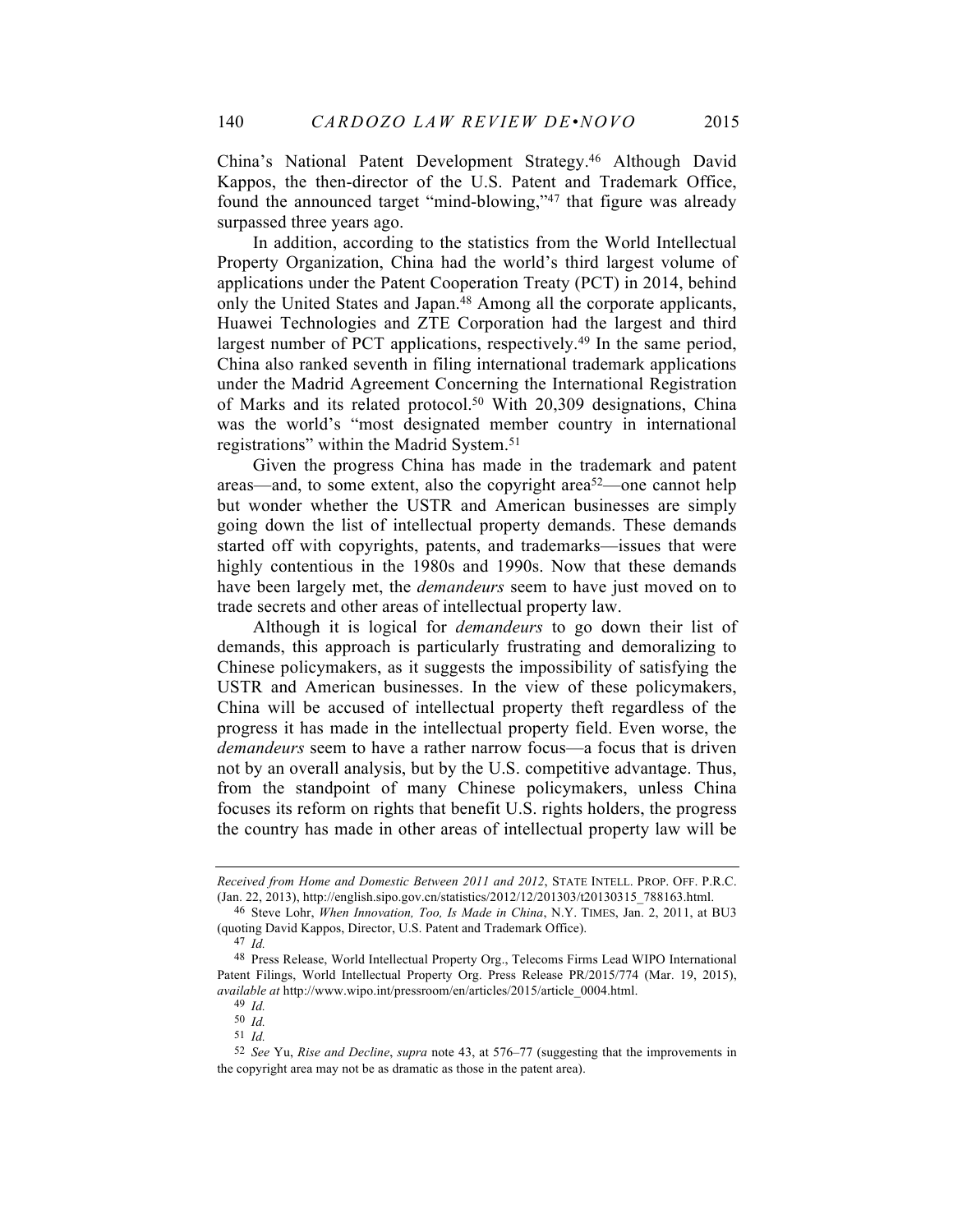conveniently ignored.

More damningly for the United States, just as the Obama administration was heavily criticizing China for hacking into computers on U.S. soil, news about Edward Snowden and the U.S. government's global surveillance program received front-page coverage.53 This coverage not only caused the United States to lose its moral high ground, but also provided a vivid reminder that all governments conduct surveillance and intelligence activities. To a large extent, the news about Snowden was as ill-timed as Secretary Tommy Thompson's reported threat to break Bayer's patent on ciprofloxacin following the anthrax attacks in 2001.54 Most policymakers and commentators from abroad considered his threat hypocritical because around that time the USTR and the American pharmaceutical industry were aggressively pressuring South Africa and other developing countries to stop issuing compulsory licenses to address public health crises, including those brought about by HIV/AIDS, tuberculosis, and malaria.<sup>55</sup>

Moreover, many U.S. allies, such as France, have actively practiced industrial espionage. As reported on CBS News, leaked U.S. diplomatic cables showed that "France [had been] the country that conduct[ed] the most industrial espionage on other European countries, even ahead of China and Russia."56 An editorial from *The New York Times* also noted France's "aggression] in spying to benefit domestic companies."57 If the U.S. administration is willing to look the other way in the case of France, why does it single out China for its complaints? Did the charges suggest a double standard? Or did they represent yet

56 Joshua Norman, *WikiLeaks: France Leads Russia, China in Industrial Spying in Europe*, CBS NEWS (Jan. 4, 2011, 11:02 AM), http://www.cbsnews.com/news/wikileaks-france-leadsrussia-china-in-industrial-spying-in-europe.

<sup>53</sup> As a local expert quoted in *China Daily* declared: "For months, Washington has been accusing China of cyberespionage, but it turns out the biggest threat to the pursuit of individual freedom and privacy in the U.S. is the unbridled power of the government." Joe Nocera, *This Isn't How to Stop Hacking*, N.Y. TIMES, June 15, 2013, at A21.

<sup>54</sup> *See* Debora Halbert, *Moralized Discourses: South Africa's Intellectual Property Fight for Access to AIDS Drugs*, 1 SEATTLE J. SOC. JUST. 257, 280 (2002) (discussing the anthrax attacks in the United States).

<sup>55</sup> *See id.* ("The U.S. lost significant international legitimacy when the overwhelming hypocrisy of its own efforts regarding anthrax were juxtaposed against the efforts of developing countries to secure cheap access to AIDS drugs."); José Marcos Nogueira Viana, *Intellectual Property Rights, the World Trade Organization and Public Health: The Brazilian Perspective*, 17 CONN. J. INT'L L. 311, 313 (2002) ("U.S. and Canadian approaches to the anthrax scare is precisely what the Brazilian government has been doing over the past two years in response to HIV/AIDS."); Peter K. Yu, *TRIPS Enforcement and Developing Countries*, 26 AM. U. INT'L L. REV. 727, 777–78 (2011) (noting that "the United States' short-sighted exploration of compulsory licensing as an option to lower the price of ciprofloxacin following anthrax attacks in 2001... suggested a double standard").

<sup>57</sup> Editorial, *America, China and the Hacking Threat*, N.Y. TIMES, May 25, 2014, at SR10; *see also* David E. Sanger & Tim Weiner, *Emerging Role for the C.I.A.: Economic Spy*, N.Y. TIMES, Oct. 15, 1995, § 1, at 1 ("France has spied on American companies for years, planting moles in companies like Boeing and Texas Instruments and breaking into hotel rooms to rifle through attache cases.").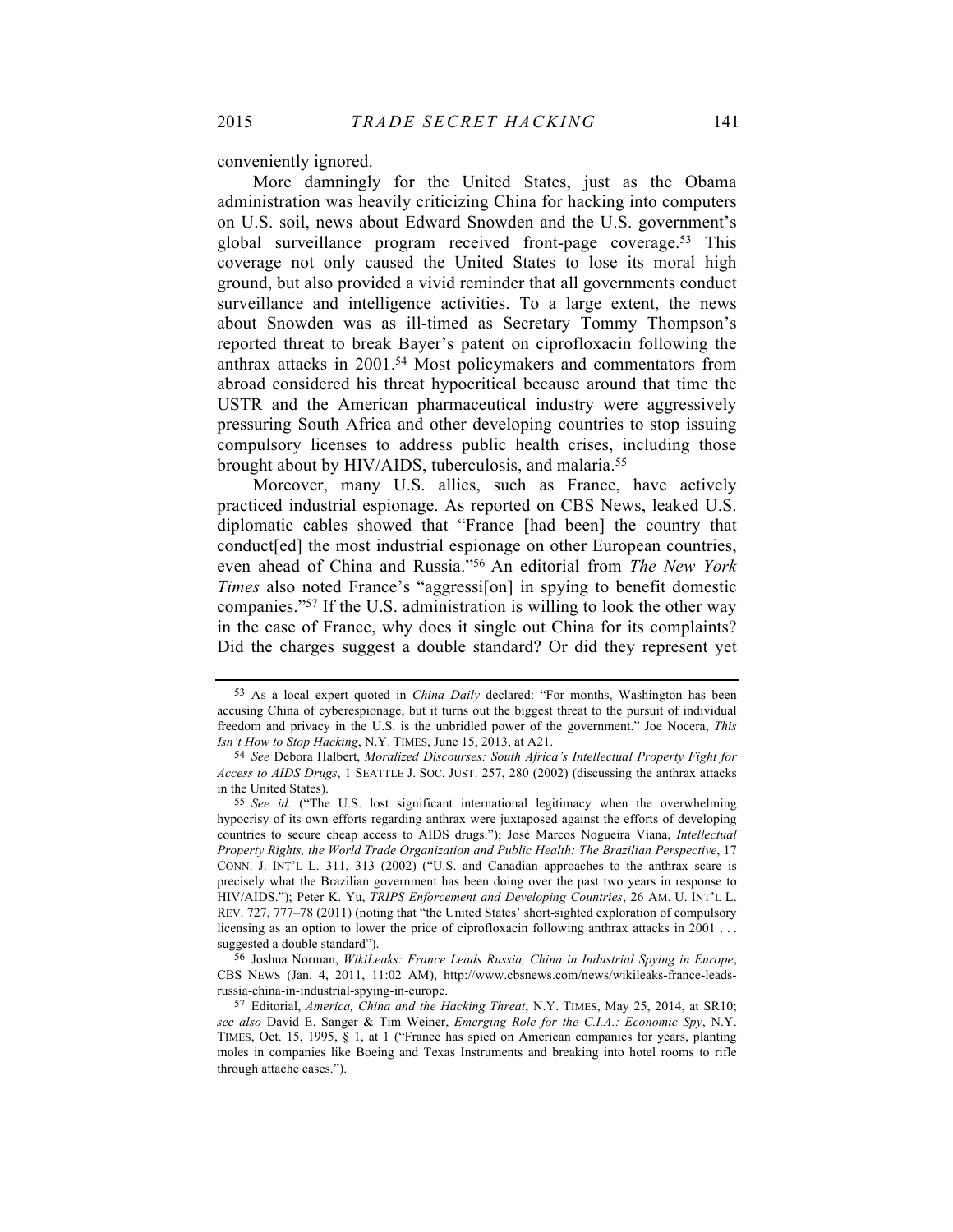another round of complaints that the administration had to mount to diffuse domestic political pressure?

#### D. *TRIPS Commentators*

The fourth narrative pertains to the commentary on the Agreement on Trade-Related Aspects of Intellectual Property Rights (TRIPS Agreement). Article 39.2 of the Agreement specifically protects information that "is secret . . . [,] has commercial value . . . and . . . has been subject to reasonable steps under the circumstances, by the person lawfully in control of the information, to keep it secret."58 Although the protection offered in this provision is modelled after the Uniform Trade Secrets Act in the United States,<sup>59</sup> the language eventually adopted in the TRIPS Agreement remains broad and vague.

Equally problematic is Article 39.3 of the TRIPS Agreement, which mandates protection against the unfair commercial use of clinical trial data that have been submitted to regulatory agencies for the approval of pharmaceutical or agrochemical products that have utilized new chemical entities.60 While the bilateral, regional, and plurilateral trade agreements that the United States established in the past decade called for the institution of a data exclusivity regime,  $61$  Article 39.3 does not introduce such a requirement.

More disappointing to the U.S. pharmaceutical and agrochemical industries, the TRIPS language includes four additional limitations. First, Article 39.3 protects pharmaceutical or agrochemical products that have "utilize[d] new chemical entities."62 It does not intend to cover "existing chemical entities that have been reformulated or sold for a new indication."63 Second, Article 39.3 protects regulatory data "against unfair commercial use."64 With a specific purpose in mind, the provision does not offer general protection to, or create exclusive rights

60 TRIPS Agreement art. 39.3.

<sup>58</sup> Agreement on Trade-Related Aspects of Intellectual Property Rights art. 39.2, Apr. 15, 1994, Marrakesh Agreement Establishing the World Trade Organization, Annex 1C, 1869 U.N.T.S. 299 (1994) [hereinafter TRIPS Agreement].

<sup>59</sup> *See* Sandeen, *supra* note 37, at 538 ("Subsections (a) through (c) of Article 39(2) are modeled after the definition of 'trade secret' that is contained in the Uniform Trade Secrets Act . . . and are used to define the type and scope of information that must be protected.").

<sup>61</sup> *See, e.g.*, Central America–Dominican Republic Free Trade Agreement art. 15.10.1, May 28, 2004, *available at* https://ustr.gov/sites/default/files/uploads/agreements/cafta/asset\_upload\_ file934\_3935.pdf; United States–Australia Free Trade Agreement, U.S.–Austl., art. 17.10.1, May 18, 2004, *available at* https://ustr.gov/sites/default/files/uploads/agreements/fta/australia/asset\_ upload file469 5141.pdf; United States–Singapore Free Trade Agreement, U.S.–Sing., art. 16.8.1, May 6, 2003, *available at* https://ustr.gov/sites/default/files/uploads/agreements/fta/ singapore/asset\_upload\_file708\_4036.pdf.

<sup>62</sup> TRIPS Agreement art. 39.3.

<sup>63</sup> Weissman, *supra* note 26, at 166.

<sup>64</sup> TRIPS Agreement art. 39.3.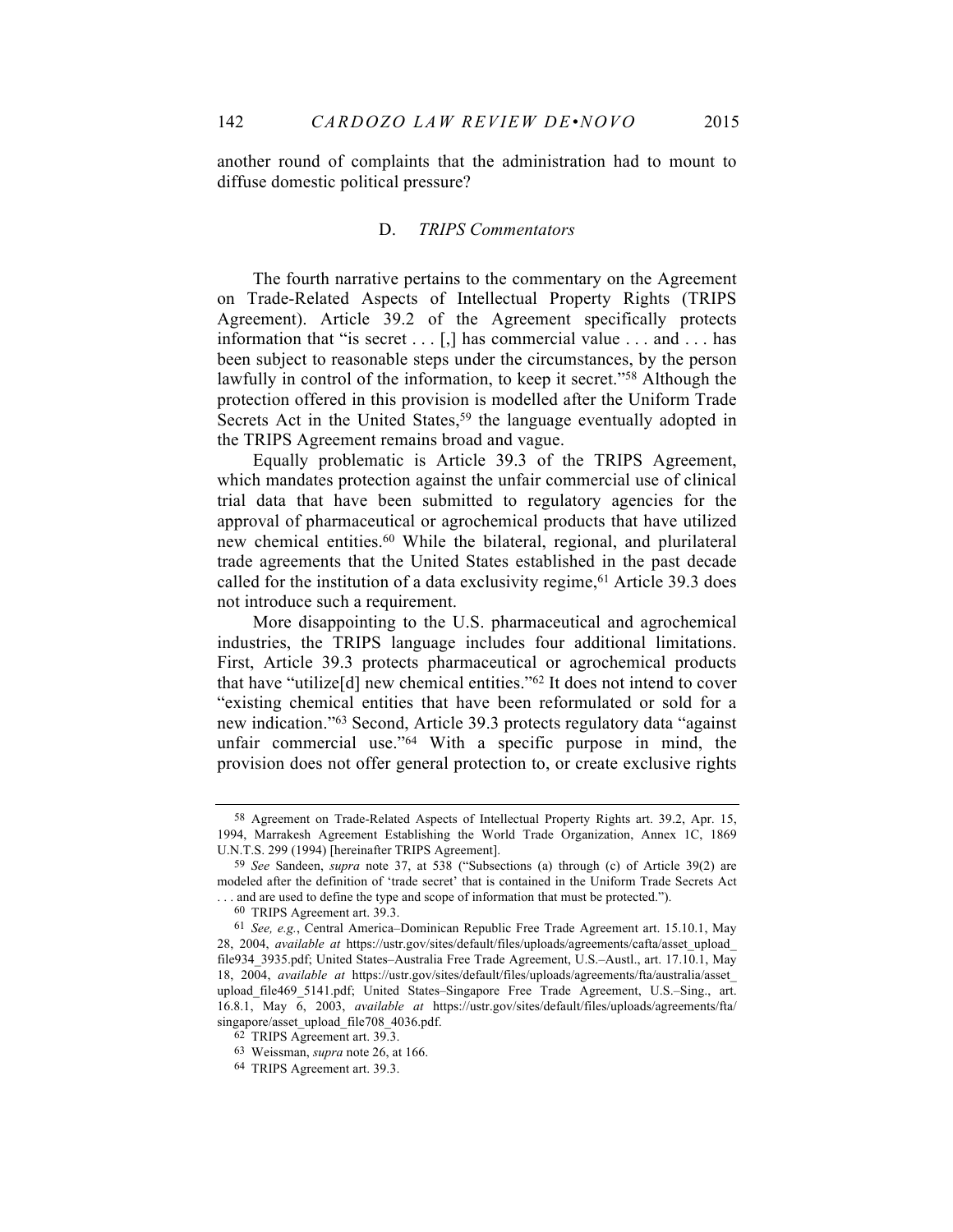in, the collected data.65 Third, although Article 39.3 protects these data against "disclosure," it does not expressly prohibit regulatory authorities from making use of or relying on the data, such as when the data are used in conjunction with the bioequivalence studies submitted by generic drug manufacturers.66 Finally, Article 39.3 anticipates the need for disclosure when it is "necessary to protect the public."67 The provision therefore includes a built-in exception.

The existence of these many limitations is understandable, considering that undisclosed information "has never been the subject of any multilateral agreement before"—an observation aptly made by Jayashree Watal, a former TRIPS negotiator for India who now works in the WTO Intellectual Property Division.<sup>68</sup> Given the novelty of this multilateral arrangement, it is no surprise to find compromise language in Article 39.3. Such language not only reflects the developed countries' failure to achieve consensus during the TRIPS negotiations,<sup>69</sup> but also foretells the immense and ongoing challenge of developing greater international protection of trade secrets and proprietary data.

67 TRIPS Agreement art. 39.3.

68 JAYASHREE WATAL, INTELLECTUAL PROPERTY RIGHTS IN THE WTO AND DEVELOPING COUNTRIES 4 (2001).

<sup>65</sup> *See* COMM'N ON INTELLECTUAL PROP. RIGHTS, INTEGRATING INTELLECTUAL PROPERTY RIGHTS AND DEVELOPMENT POLICY: REPORT OF THE COMMISSION ON INTELLECTUAL PROPERTY RIGHTS 50 (2002) ("TRIPS does not require the imposition of data exclusivity, as such, on these test data, only protection against unfair commercial use."); Pugatch, *supra* note 26, at 129 ("The TRIPS Agreement currently provides the weakest level of data-exclusivity protection."); Reichman, *supra* note 26, at 141–42 ("[T]he meaning of 'unfair commercial use' will depend upon the kind of practices that domestic and foreign trade secret laws have traditionally regarded as unfair.").

<sup>66</sup> *See* Frederick M. Abbott, *The Cycle of Action and Reaction: Developments and Trends in Intellectual Property and Health*, *in* NEGOTIATING HEALTH, *supra* note 26, at 27, 30 ("The TRIPS Agreement provides a limited form of protection for submissions of regulatory data; but this protection does not prevent a generic producer from making use of publicly available information to generate bioequivalence test data."); Reichman, *supra* note 26, at 144 ("Article 39.3 of the TRIPS Agreement does not prevent governments from relying upon decisions to allow the production of relevant products in other jurisdictions, nor does it prevent Members from authorizing the manufacture of bioequivalent products on the basis of positive regulatory decisions by local authorities. Legislative history, competition policy and sound principles of treaty interpretation support this conclusion, as do important decisions in two domestic courts."); *cf*. Pugatch, *supra* note 26, at 100 (defining non-reliance as the effort "to prevent the authorities themselves from relying upon the original registration file for a drug when comparing it to the chemical and toxic levels of a potential generic substitute (so-called bioequivalence tests)").

<sup>69</sup> *See* EUROPEAN COMMISSION, COMPULSORY LICENSING AND DATA PROTECTION 19 (2001), *available at* http://trade.ec.europa.eu/doclib/docs/2006/may/tradoc\_122031.pdf ("It must be admitted that the wording of Article 39.3 does not, from a *prima facie* reading, appear to impose data exclusivity during a certain period of time. This lack of clarity is the obvious result of a difficult negotiation process where divergences of views arose between developing and industrialised countries as to the necessity of EC/US like type of data protection as well as among industrialised countries on the length of the data exclusivity period."); *see also* Sandeen, *supra*  note 37, at 539–52 (discussing the different phases of the negotiations surrounding Article 39 of the TRIPS Agreement).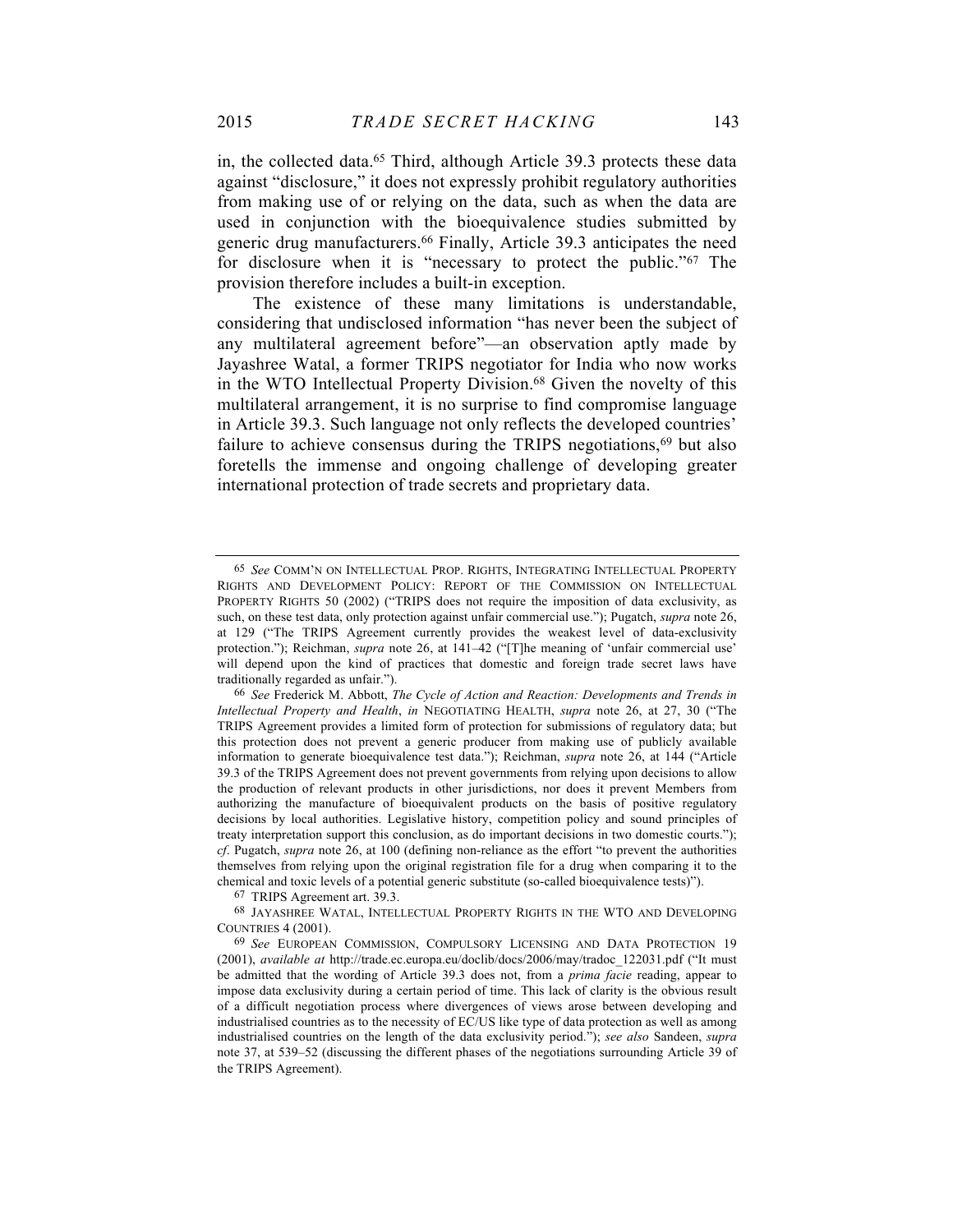#### E. *Human Rights Organizations*

The final narrative highlights the concerns of human rights organizations, which have actively participated in the U.S.–China debate. Although intellectual property industries have always taken the position that the intellectual property system has successfully internalized the protection of human rights, $70$  human rights organizations, commentators, and activists beg to differ. For example, in the *Statement on Intellectual Property Rights and Human Rights* released in August 2000, the U.N. Sub-Commission on the Promotion and Protection of Human Rights reminded governments of "the primacy of human rights obligations over economic policies and agreements."71 A year later, the U.N. High Commissioner for Human Rights released a highly critical report on the many human rights challenges created by the TRIPS Agreement.72 In a recent article, I also underscored the tensions, conflicts, and other impediments that bilateral, regional, and plurilateral trade agreements have posed to greater protection of human rights.73

More specifically for our discussion, there is an "uncertain grey line between state secrets and trade secrets."74 From a human rights standpoint, the failure to appreciate the challenge of drawing this line has serious consequences. Only recently, American policymakers, businesses, and press expressed concern about the trial (and later conviction) of Peter Humphrey and his wife, both of whom had been accused of illegally acquiring private personal information during their investigation for GlaxoSmithKline.75 A few years ago, the Australian government, businesses, and press also criticized China's heavy-handed

<sup>70</sup> For the Author's earlier discussions on the tension between intellectual property and human rights, see generally Peter K. Yu, *Digital Copyright Enforcement Measures and Their Human Rights Threats*, *in* RESEARCH HANDBOOK ON HUMAN RIGHTS AND INTELLECTUAL PROPERTY 455 (Christophe Geiger ed., 2015); Peter K. Yu, *Intellectual Property and Human Rights in the Nonmultilateral Era*, 64 FLA. L. REV. 1045 (2012) [hereinafter Yu, *Nonmultilateral Era*]; Peter K. Yu, *Reconceptualizing Intellectual Property Interests in a Human Rights Framework*, 40 U.C. DAVIS L. REV. 1039 (2007); Peter K. Yu, *Ten Common Questions About Intellectual Property and Human Rights*, 23 GA. ST. U. L. REV. 709 (2007).

<sup>71</sup> Intellectual Property Rights and Human Rights, Sub-Comm'n on the Promotion & Prot. of Human Rights Res. 2000/7, ¶ 3, U.N. Doc. E/CN.4/Sub.2/RES/2000/7 (Aug. 17, 2000).

<sup>72</sup> U.N. High Comm'r for Human Rights, *The Impact of the Agreement on Trade-Related Aspects of Intellectual Property Rights on Human Rights: Rep*. *of the High Comm'r*, ¶ 11, U.N. Doc. E/CN.4/Sub.2/2001/13 (June 27, 2001).

<sup>73</sup> *See* Yu, *Nonmultilateral Era*, *supra* note 70, at 1075–91 (discussing these conflicts, tensions, and impediments).

<sup>74</sup> Xiong Ping & Philip Griffith, *Protecting Trade Secrets in China: History and Context*, 4 QUEEN MARY J. INTELL. PROP. 30, 55 (2014).

<sup>75</sup> *See* Jane Perlez, *China Reveals Charges for British-American Couple in Case Involving Glaxo*, N.Y. TIMES, July 15, 2014, at B7 (reporting the charges); David Barboza, *In China, British Investigator Hired by Glaxo, and Wife, Are Sent to Prison*, N.Y. TIMES, Aug. 9, 2014, at B3 (reporting the convictions).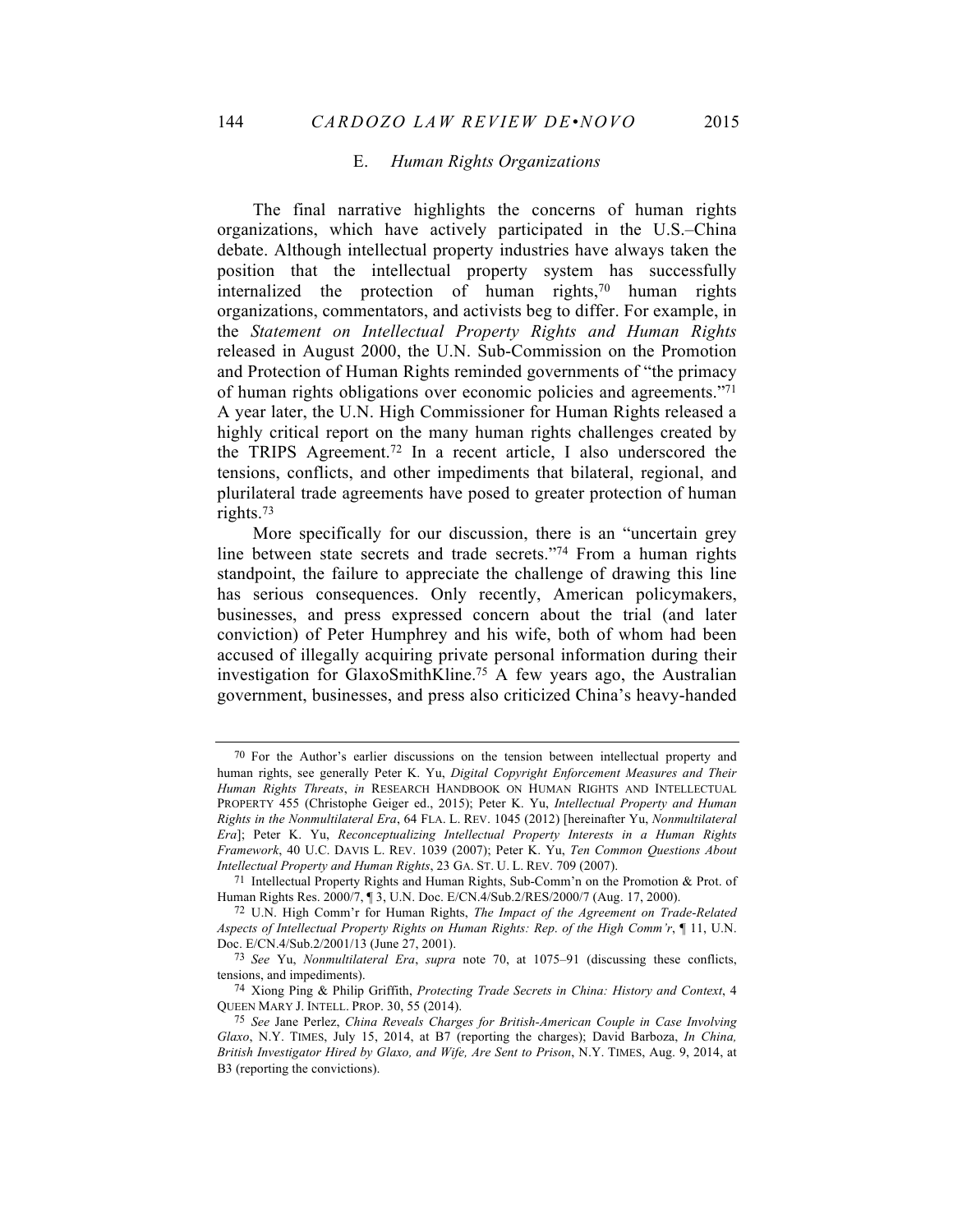treatment of four Rio Tinto employees, who were initially accused of espionage and stealing state secrets but were later charged with and convicted of bribery and trade secret theft.76

Indeed, the foreign criticisms in the state secret area are often incompatible with those in the trade secret area. More troubling, both sets of criticisms tend to overlook the historical fact that trade secrets originated in China as a form of state secret.77 Because state-owned enterprises, and by extension the state, were often involved in the early days of trade secret protection in China, the roots of such protection diverged significantly from those found in Australia or the United States.

To be certain, one could still debate about whether the Chinese state secret law is vague and arbitrary or whether it has been unfairly applied to foreign nationals, such as the Humphreys or the four Rio Tinto employees. <sup>78</sup> It is also important to question whether the line between business secrets and state secrets has been properly drawn in China, given the very different nature of the secret information involved. Regardless of one's position in these debates, however, it is not difficult to notice the unconvincing and self-serving positions taken by foreign governments, businesses, and media. To many foreign critics, whether the protection of secret information in China should be strengthened or weakened depends largely on whether the law protects their own interests.

#### II. FIVE MODEST SUGGESTIONS

Given the highly sensitive and polarized nature of the U.S.–China debate and the depth of the problem concerning online hacking, data breaches, and trade secret protection, this Article does not attempt to

<sup>76</sup> *See* David Barboza, *Chinese Court Hands Down Stiff Sentences to Four Mining Company Employees*, N.Y. TIMES, Mar. 30, 2010, at A4 ("The four [Rio Tinto employees] were arrested last July on suspicions of espionage and stealing state secrets from Chinese state-owned steel companies. But after protests from Australian officials and foreign executives about the seriousness of the espionage accusations, the men were formally charged with bribery and stealing commercial secrets, which are lesser charges.").

<sup>77</sup> *See* SHAN, *supra* note 29, at 4 (stating that, prior to China's re-opening in the late 1970s, "trade secrets were confined to being classified only as one important type of State secret and by that measure alone they acquired the status of State secrets and were protected by state administrative measures" (footnote omitted)). Even today, "[s]tate secrets can . . . include trade secrets that concern state security and state interests that have been determined by special legal procedures and that have been acknowledged by certain persons at a particular time." *Id.* at 138.

<sup>78</sup> *See* David Barboza, *China Says Australian Is Detained in Spy Case*, N.Y. TIMES, July 10, 2009, at A10 ("Legal scholars noted that China's state secrets law was vague and is often used to punish political opponents or those Beijing considered a threat to national interests. . . . 'The reason it's up for revision is there's widespread dissatisfaction with it,' said Jerome Cohen, a professor of law at New York University and a specialist in China's legal system. 'It lends itself to arbitrary treatment. Police can take advantage of stretching the law.'").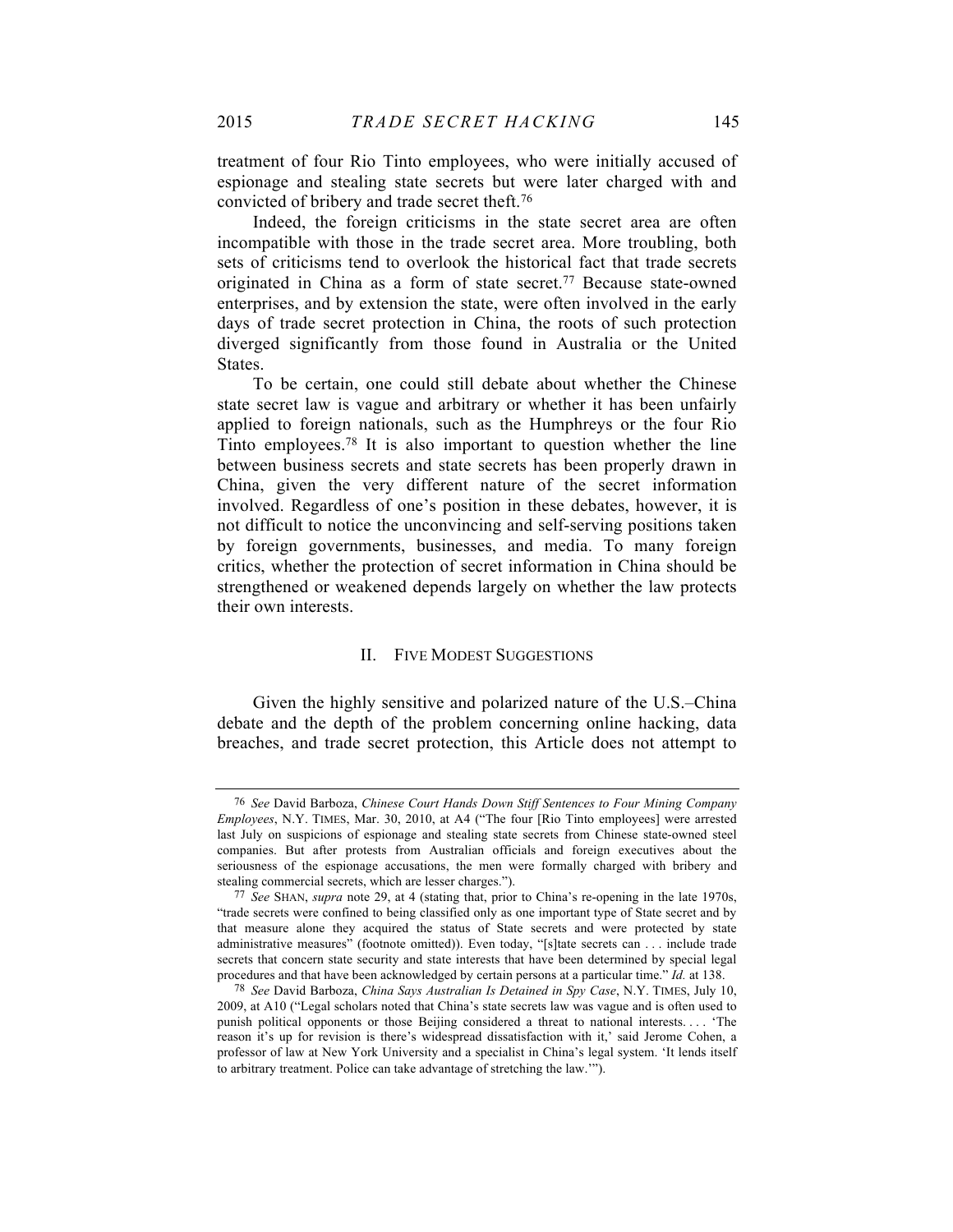identify the needed legal and policy reforms. Instead, this Part outlines five modest suggestions on how a more constructive debate can be developed to narrow the differences between China and the United States. In doing so, it seeks to identify ways to reduce online hacking and data breaches as well as to enhance the protection of trade secrets and proprietary data.

First, as far as the debate on China's effort to steal trade secrets and proprietary data is concerned, it is important to be more specific about the type of secret involved. Does the debate concern state secrets, political secrets, military secrets, personal secrets, scientific or technological secrets, or business, industrial, or trade secrets?

Obviously, the U.S. government and businesses care about the theft of more than one type of secret. In fact, they may care about the protection of *all* types of secrets. Nevertheless, different types of secrets implicate disparate laws and policies. Not only may the justifications for these laws and policies differ, their strengths and weaknesses may also vary. In addition, distinctive exceptions, limitations, and safeguards may have been built into the implicated laws and policies.

Thus, the more we can pinpoint the type of secret involved, the easier it will be to improve our understanding of the complicated issues, and the more likely we will be able to develop a well-reasoned debate. A more specific focus and a more concrete discussion will also help policymakers, commentators, and businesses to locate the solutions needed to address the ongoing challenge.

The second suggestion concerns the need to update the international standards for protecting trade secrets and other undisclosed information. The TRIPS Agreement—Article 39, in particular—was drafted based on standards available in the late 1980s and the early 1990s. As Daniel Gervais, who was working at the GATT/WTO Secretariat at the time of the TRIPS negotiations, observed, "TRIPS adjusted the level of intellectual property protection to what was the highest common denominator among major industrialized countries as of 1991."79 It is therefore no surprise that many Chinese and U.S. businesses have found the TRIPS standards for the protection of trade secrets and undisclosed information inadequate.

Nevertheless, until the international community, or at least China and the United States, <sup>80</sup> can agree on new international minimum

<sup>79</sup> Daniel J. Gervais, *The TRIPS Agreement and the Doha Round: History and Impact on Economic Development*, *in* 4 INTELLECTUAL PROPERTY AND INFORMATION WEALTH: ISSUES AND PRACTICES IN THE DIGITAL AGE 23, 43 (Peter K. Yu ed., 2007).

<sup>80</sup> *Compare* C. FRED BERGSTEN ET AL., CHINA'S RISE: CHALLENGES AND OPPORTUNITIES 25 (2008) (noting the need for China and the United States to "develop a very informal but increasingly effective 'G-2' . . . to help guide the global governance process on an increasing number of economic topics"), *with* STEFAN A. HALPER, THE BEIJING CONSENSUS: HOW CHINA'S AUTHORITARIAN MODEL WILL DOMINATE THE TWENTY-FIRST CENTURY 216–18 (2010) (arguing against the elevation of the U.S.–China relations to the bilateral status of a special G-2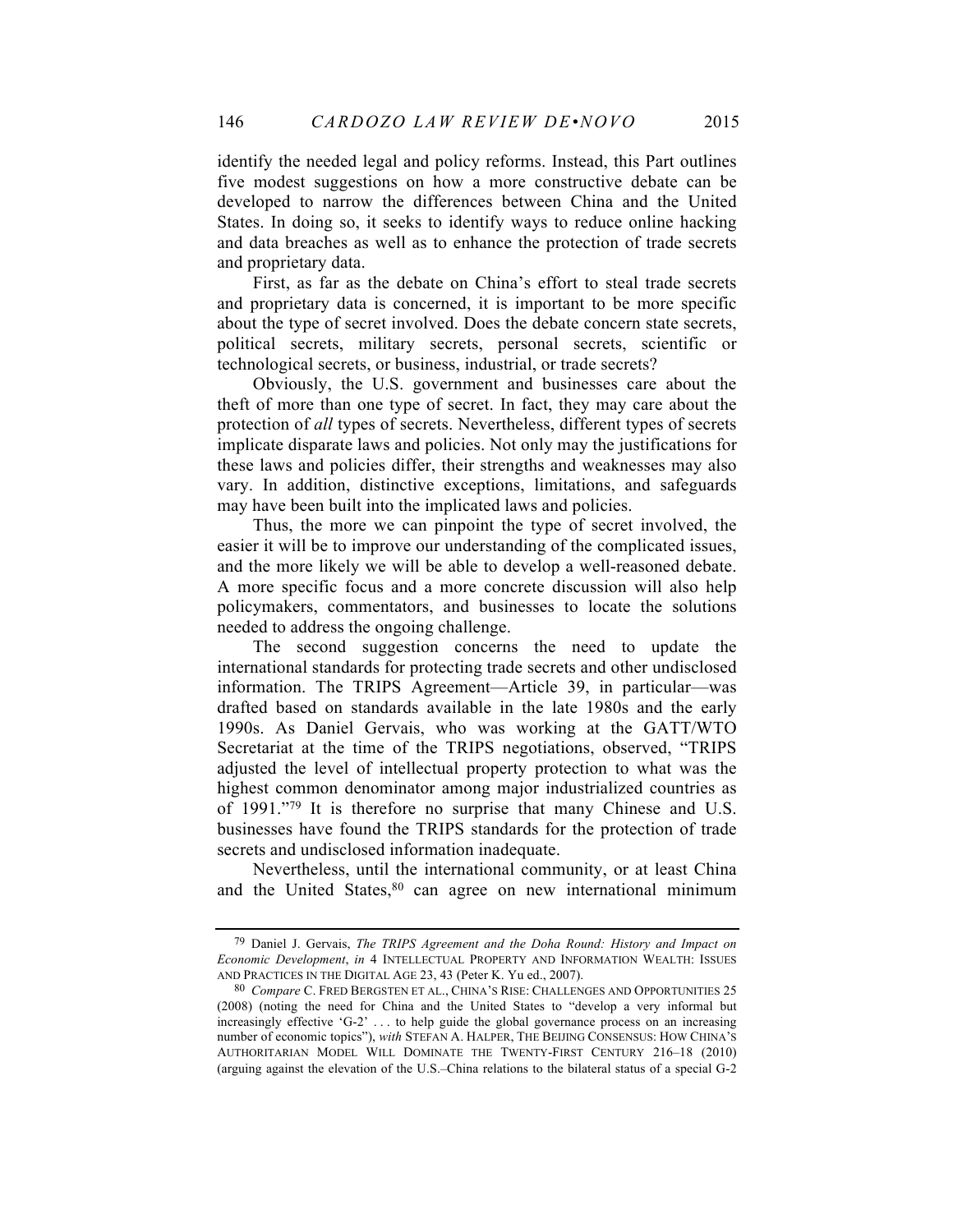standards, it is unlikely that the dispute between China and the United States can be easily resolved. Although amending the TRIPS Agreement provides the most obvious path to revise these standards, the standards can also be modified through the negotiation of new bilateral, regional, and plurilateral agreements, such as the Anti-Counterfeiting Trade Agreement and the Trans-Pacific Partnership Agreement. Because China has thus far been excluded from the negotiation of these agreements,81 it remains to be seen what other opportunities exist for these two countries to reach an agreement on the new standards for trade secrets and proprietary data.

The third suggestion regards the need for the U.S. government and American businesses to identify the specific deficiencies in current Chinese law, as opposed to making only vague criticisms. For illustrative purposes, consider the USTR's discussion of the Law Against Unfair Competition in his *2014 Section 301 Report*:

Under Chinese law . . . available remedies are difficult to obtain, given that civil, administrative, and criminal enforcement against trade secrets theft remains severely constrained. Enforcement obstacles include various deficiencies in China's AUCL [Law Against Unfair Competition]; constraints on gathering evidence for use in litigation; difficulties in meeting the criteria for establishing that information constitutes a trade secret; and criminal penalties that do not provide adequate deterrents. Unlike other Chinese [intellectual property] laws, the AUCL does not expressly authorize judges to issue certain provisional orders that are often critical to the successful pursuit of a civil enforcement action. While China's new Civil Procedure Law may address, or partially address, that problem, there has been insufficient time to ascertain whether this new law is facilitating access to civil remedies in practice. Additionally, the AUCL appears to apply primarily to "commercial undertakings" and not to impose liability on individual actors; the AUCL also requires that a trade secret have "practical applicability," which may limit the scope of protection for early stage research.<sup>82</sup>

While the last sentence in this excerpt provides concrete suggestions for trade secret reform in China, the second sentence does not. The USTR is right to point out the many enforcement obstacles in China. However, the discussion of these obstacles has existed for more than two decades. <sup>83</sup> If they cannot be removed in the copyright, patent, and trademark areas, why would the situation be any different for trade

relationship).

<sup>81</sup> *See* Peter K. Yu, *TPP and Trans-Pacific Perplexities*, 37 FORDHAM INT'L L.J. 1129, 1132– 51 (2014) (discussing China's experience as a "TPP outsider").

<sup>82</sup> 2014 SPECIAL 301 REPORT, *supra* note 24, at 32.

<sup>83</sup> *See* Agreement Regarding Intellectual Property Rights, Feb. 26, 1995, China–U.S., 34 I.L.M. 881 (providing in the annex an "Action Plan for Effective Protection and Enforcement of Intellectual Property Rights").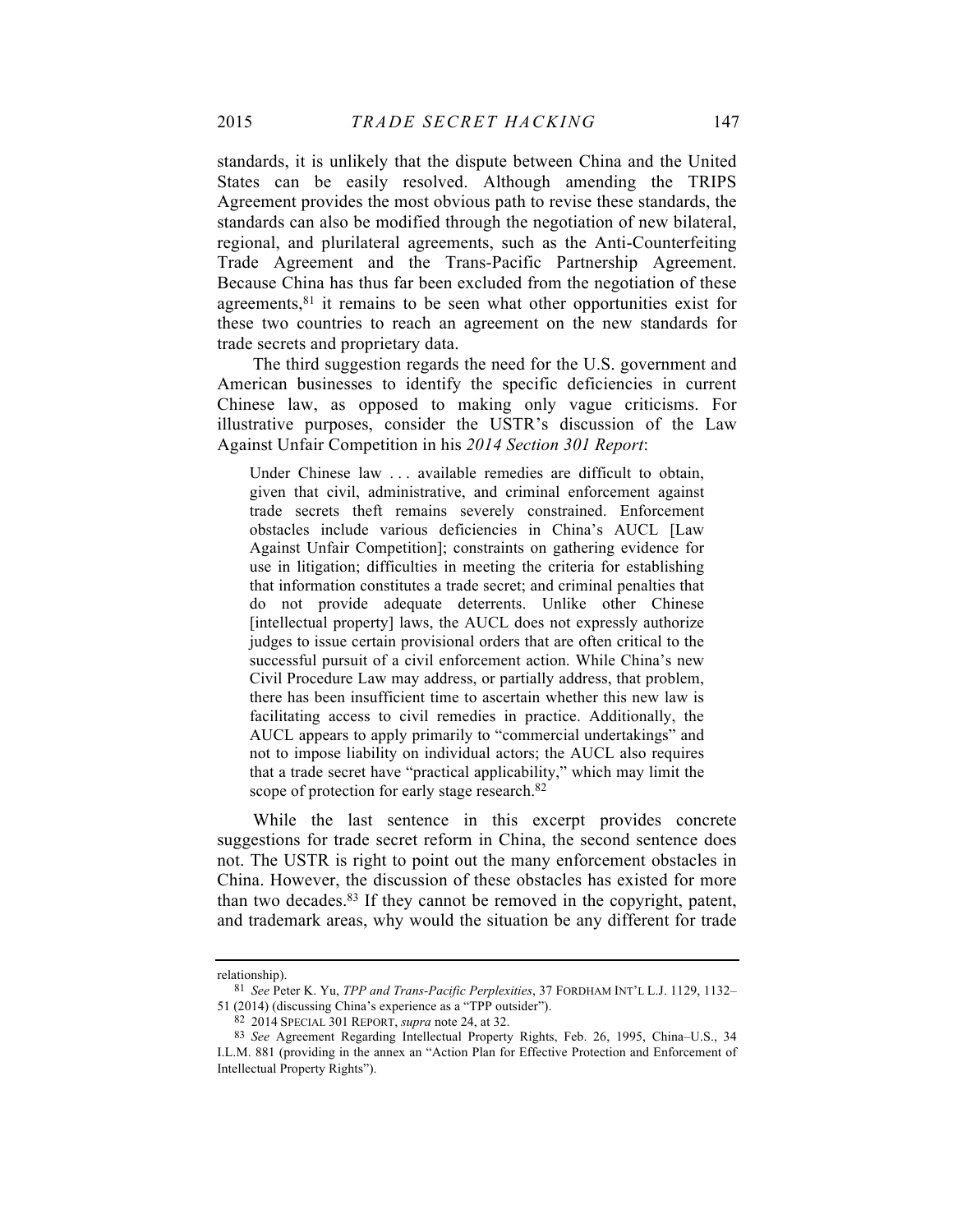secrets?84 Moreover, enforcement obstacles implicate areas that are both relevant and irrelevant to intellectual property protection. For similar reasons, "constraints on gathering evidence"85 pose challenges to all forms of litigation. Even if Chinese intellectual property policymakers are sympathetic to the concerns of the USTR and American businesses, it is unclear how easy it would be for these policymakers to address issues that go beyond their mandate and field of expertise.

The fourth suggestion relates to our need to develop a holistic and more contextualized debate on the protection of trade secrets and proprietary data—perhaps by taking into account the economic, social, and cultural aspects of such protection. As much as laws and policies are needed to improve the protection of undisclosed proprietary information, we also need to think more about whether those laws and policies would respond to the divergent local business, employment, and cultural conditions. In a recent book, Catherine Fisk wrote: "As workplace knowledge became corporate intellectual property, the combination of new legal and business practices transformed not only work relations but also class relations for creative people."86 In her view, the protection of trade secrets, proprietary data, and workplace knowledge concern not only rights holders, but also other people involved.

In a very crowded environment such as China, it is not always easy to protect trade secrets and other confidential information, not to mention that many Chinese are still accustomed to using inside knowledge to show connections, earn respect, enhance stature, or indicate actual power or influence. <sup>87</sup> The protection of trade secrets also goes hand in hand with the reasonable measures taken to maintain secrecy. Article 39.2 of the TRIPS Agreement specifically mentions the "reasonable steps under the circumstances, by the person lawfully in control of the information, to keep it secret."88 In many jurisdictions, courts determine the grant of trade secret protection based on whether the right holders have taken reasonable security measures.<sup>89</sup> Given the requirement of having these measures and the inevitable variations over

<sup>84</sup> *See* Daniel C.K. Chow, *Navigating the Minefield of Trade Secrets Protection in China*, 47 VAND. J. TRANSNAT'L L. 1007, 1011 (2014) ("[T]rade secrets are notoriously difficult to enforce in China and present obstacles that are in some important respects even greater than hurdles in the enforcement of other intellectual property rights, such as trademarks.").

<sup>85</sup> 2014 SPECIAL 301 REPORT, *supra* note 24, at 32.

<sup>86</sup> CATHERINE L. FISK, WORKING KNOWLEDGE: EMPLOYEE INNOVATION AND THE RISE OF CORPORATE INTELLECTUAL PROPERTY, 1800–1930, at 245 (2009).

<sup>87</sup> *Cf*. HAROLD CHEE WITH CHRIS WEST, MYTHS ABOUT DOING BUSINESS IN CHINA 65–74 (2d ed. 2007) (discussing the myth and reality about the use of "guanxi," or connections, in China).

<sup>88</sup> TRIPS Agreement art. 39.2(c).

<sup>89</sup> For a discussion of the need for these measures, see generally Robert G. Bone, *Trade Secrecy, Innovation and the Requirement of Reasonable Secrecy Precautions*, *in* TRADE SECRECY HANDBOOK, *supra* note 37, at 46.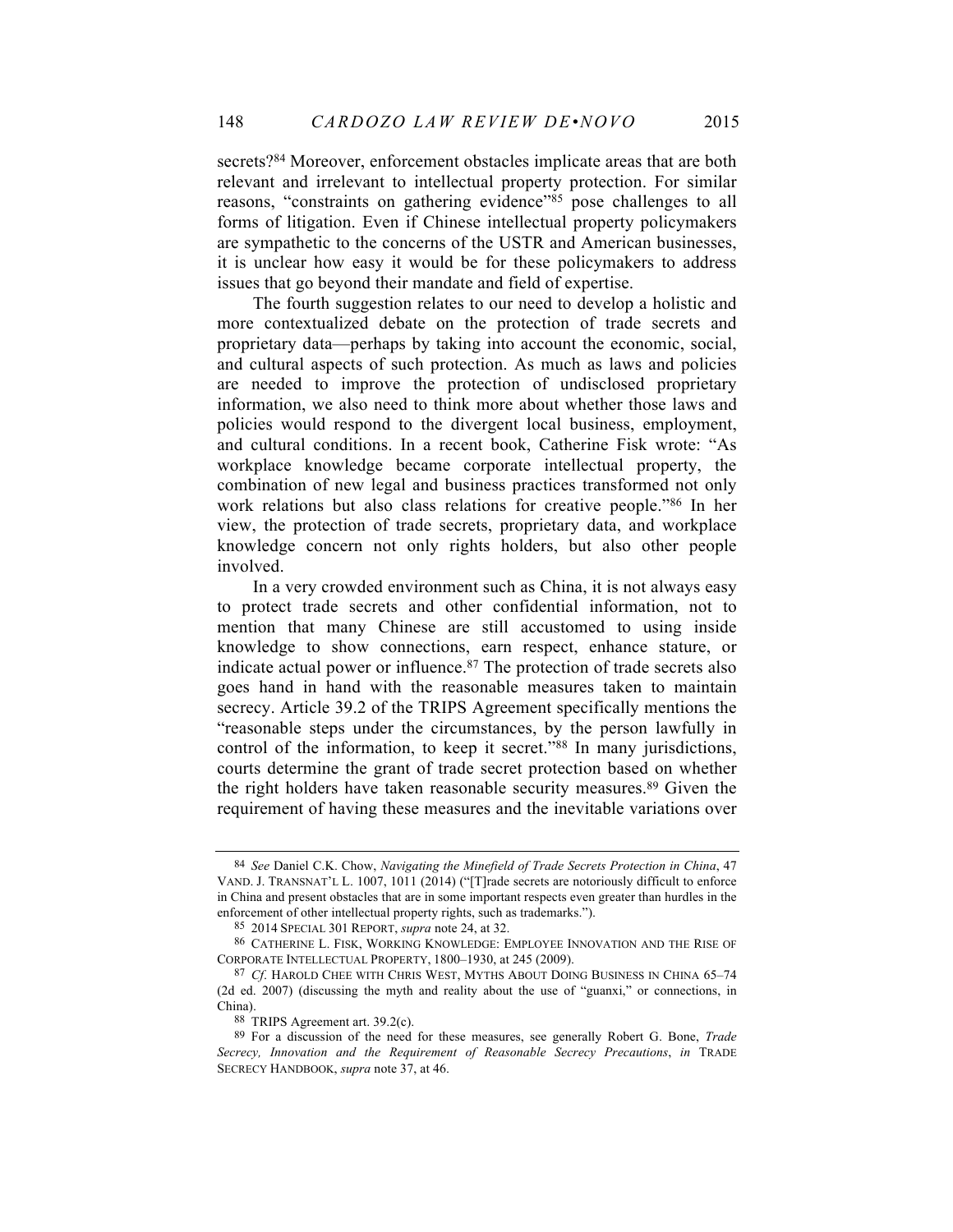what measures would be deemed reasonable in the circumstances, <sup>90</sup> it is logical to question whether the trade secrets protected in one country would automatically be protected in another.

The final suggestion pertains to our need to develop a deeper and more sophisticated understanding of information flow. This flow involves not only trade secrets and proprietary data, but also all other types of information. Developing such an understanding is important, because the flow of information, like water or heat, is often hard to control. As Hans von Baeyer put eloquently:

As humans, we not only acquire information through our senses, we also feel compelled to share it with each other. From the first cries of emerging humans that we hear echoed from a baby's crib, from the gossip of cave-dwellers around the communal fire to our satellitetransmitted e-mail messages, the appetite for information has been as integral to the human condition as the hunger for food and love.<sup>91</sup>

Thus, instead of focusing on preventing the flow of information through legal protection or otherwise—it is increasingly important to reframe the debate as one about risk management and damage mitigation.<sup>92</sup>

While some would certainly fear that the information flowing to China could harm the United States—by, perhaps, undermining the latter's competitive advantage—the same flow of information could also create opportunities while promoting collaboration between Chinese and U.S. businesses. After all, businesses are unlikely to work with each other if they do not understand what others are doing or if their approaches are vastly different.

At the macro level, an active flow and exchange of information is also important because it can help improve or stabilize the oft-turbulent U.S.–China relationship. As Zhou Enlai, the former Chinese premier, once told Henry Kissinger, "When you have become familiar with [China], it will not be as mysterious as before."93 Richard Clarke and Robert Knake concurred: "Knowing what another nation's capabilities are and having a view into what they are doing behind closed doors

<sup>90</sup> *See* Sandeen, *supra* note 37, at 557 ("In practice, what is reasonable depends upon an analysis that is partly based upon the facts and partly upon the court's perception of fairness. In effect, the reasonable efforts requirement encompasses the 'general principles' approach initially proposed by the EC because it allows WTO member countries latitude to determine what is reasonable in light of their own definitions of honest and dishonest commercial practices.").

<sup>91</sup> HANS CHRISTIAN VON BAEYER, INFORMATION: THE NEW LANGUAGE OF SCIENCE 9 (2003).

<sup>92</sup> *See* Bambauer, *supra* note 40, at 1019 ("[F]ocusing efforts principally on preventing cyberattacks is misguided: perfect security is impossible, and even attaining good security is extraordinarily difficult. Instead, cybersecurity regulation should concentrate on mitigating the damage that successful attacks cause.").

<sup>93</sup> RICHARD H. SOLOMON, CHINESE NEGOTIATING BEHAVIOR: PURSUING INTERESTS THROUGH "OLD FRIENDS" 15 (1999).